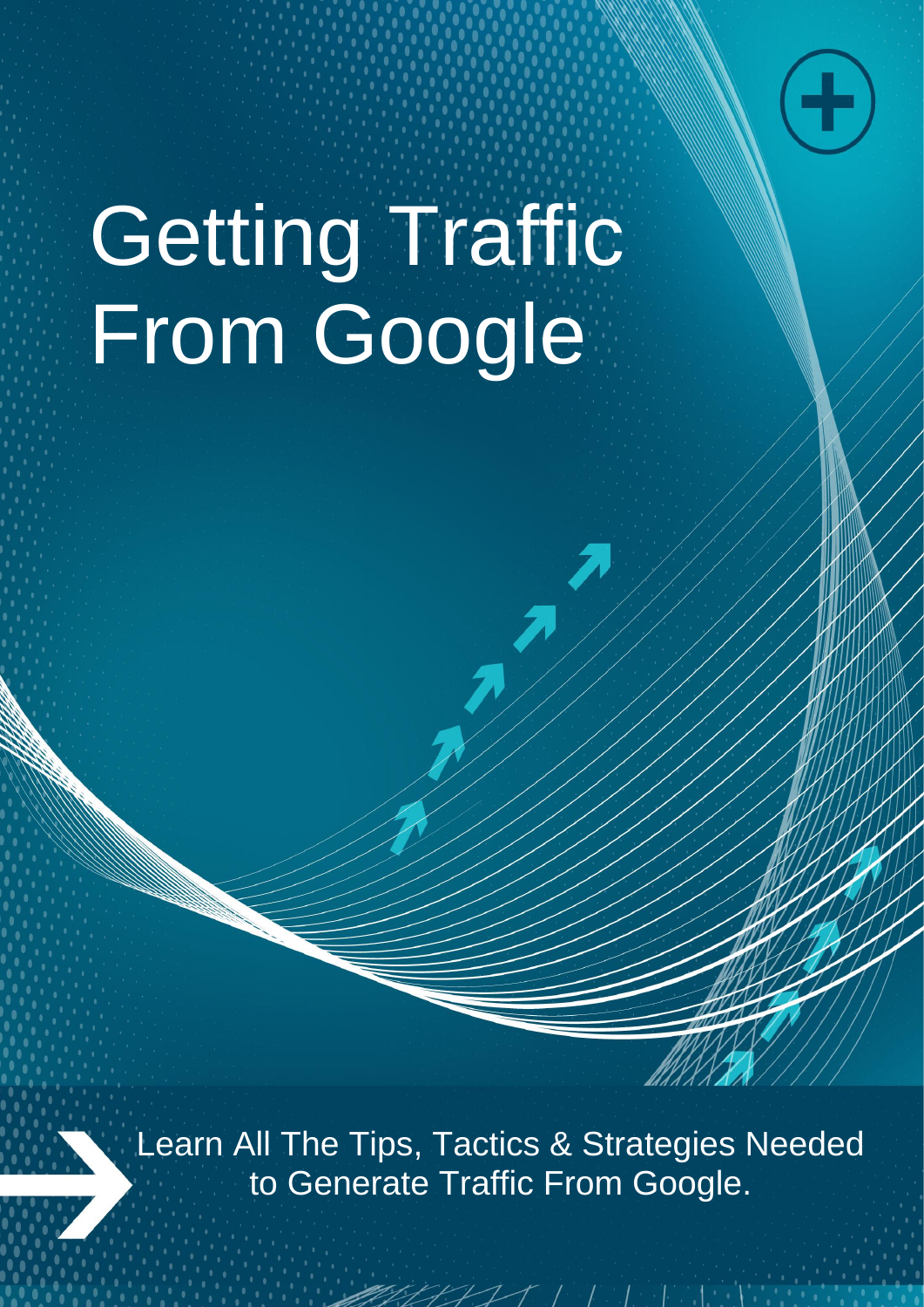# **Table of Contents**

| Introduction.                                                         |     |
|-----------------------------------------------------------------------|-----|
|                                                                       |     |
|                                                                       |     |
|                                                                       |     |
|                                                                       |     |
|                                                                       |     |
|                                                                       |     |
|                                                                       |     |
|                                                                       |     |
|                                                                       |     |
|                                                                       |     |
|                                                                       |     |
|                                                                       |     |
|                                                                       |     |
|                                                                       |     |
|                                                                       |     |
|                                                                       | .20 |
| Chapter 17: Watch Your Traffic Grow And Site Generate Sales and \$!21 |     |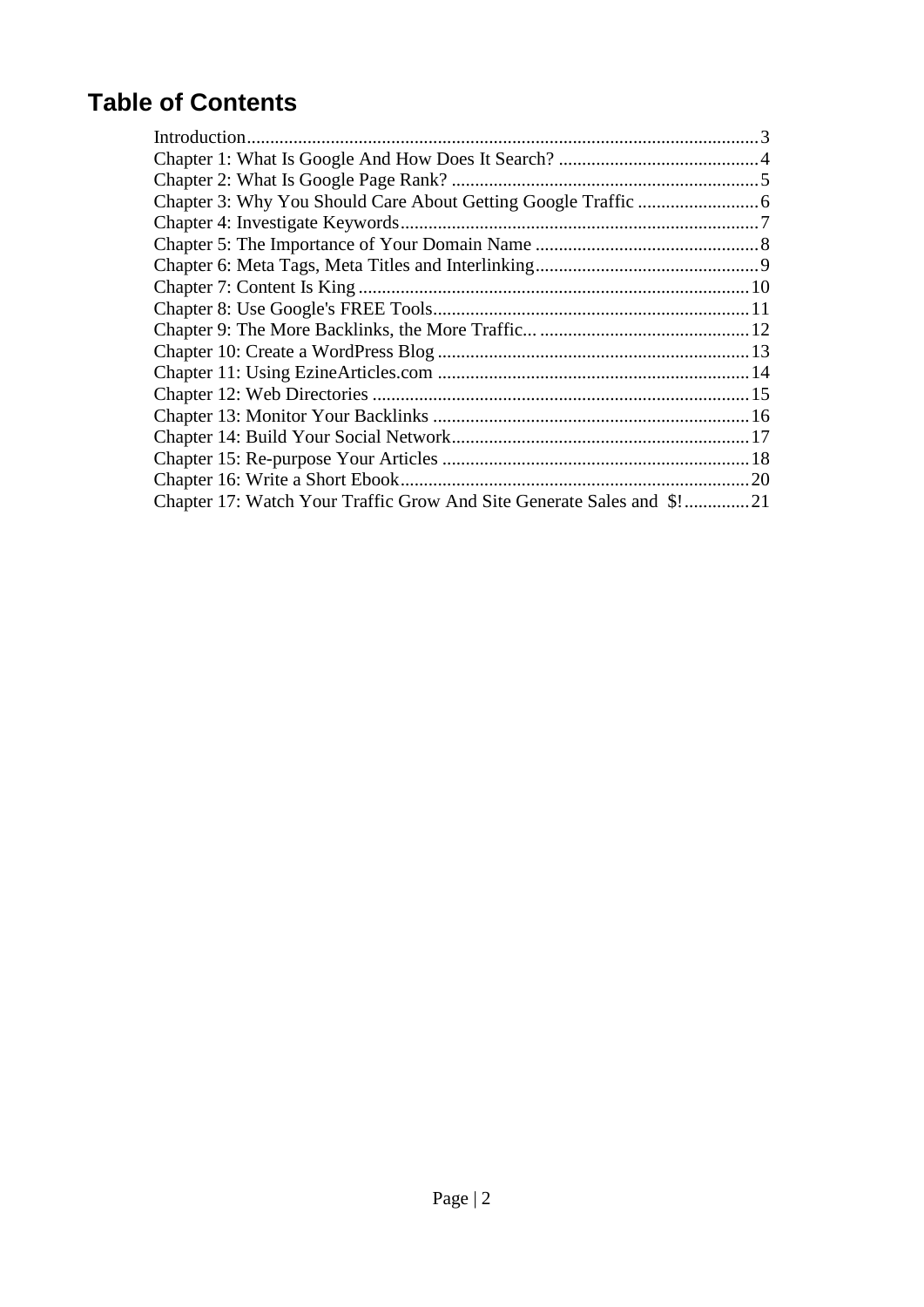# *Introduction*

Many P.C. users depend on Google internet searching to obtain the information they require. One benefit of utilizing Google for your research is that it can gather relevant data from the Web in double quick time. Also, launching a search on Google is easy. A basic Google search will scour the internet for details that are related to the search term(s) you entered. Google also has many additional products and tools available on its website that can assist with the streamlining of a users' searching.

Numerous industries have invested heavily in, and profited from, Google marketing. Some of these were initially 'bricks and mortar' companies like music, publishing, gambling or automotive, whereas others just sprang up as solely online companies, like digital media and design, internet service hosting and blogging.

In 2008, candidates for the U.S.A. Presidency heavily depended on Google marketing techniques to connect with potential voters. Throughout the primaries of 2007, candidates gained, on average, more than five hundred social network followers every day to assist in spreading their political message. President Barack Obama managed to raise over one million dollars in just one day of his Democratic candidacy campaign - and this was due largely to online donors.

In this ebook, we are going to look at Google in greater detail and outline some traffic generating techniques that have been proven to work. By the time you have finished reading this ebook, you should (hopefully) have a much clearer idea about the overall dynamics and process of web marketing.

We will also aim to show you how what you do with your website and business online can dramatically affect the exposure you will get and, ultimately, the profits you will make.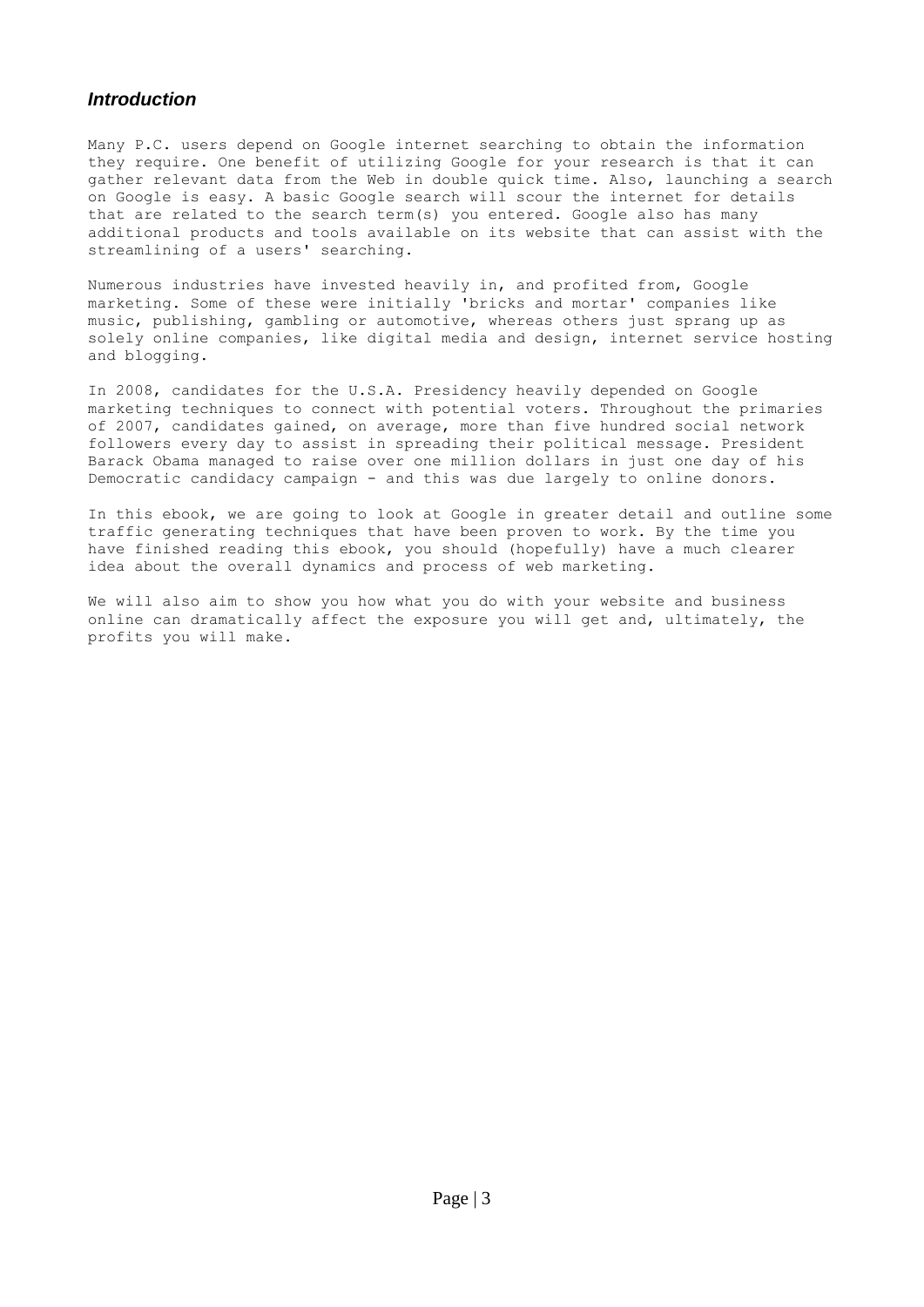# *Chapter 1: What Is Google And How Does It Search?*

Google is really a multi-national, publicly traded company built round the company's hugely popular internet search engine.

Google's roots return to 1995 when 2 college students, Larry Page and Sergey Brin, met each other at the University of Stanford and collaborated on an investigation project which was to, in the course of time, get to be the Google internet search engine. BackRub, (as it was known then due to its analysis of backlinks), stimulated curiosity about the college research work, but didn't win any bids from the main portal vendors.

Undaunted, the founders gathered up sufficient funding to start and, in September of 1998, began operations from the garage-located office in the Menlo Park area of California. In the same year, PC Magazine put Google in its Top one hundred Internet sites and SE's for 1998.

Google got chosen because of its similarity to the term googol -- a particular number comprising a number 1 followed by one hundred zeroes -- referring to the vast quantity of information on the planet. Google's self-stated mission: "to organize the world's information and make it universally accessible and useful."

In the very first couple of years of trading, Google's internet search engine competition included AltaVista, Excite, Lycos and Yahoo. Within a couple of years, though, Google became so much more popular that its name has turned into a verb for conducting a Web search; individuals are as prone to say they "Googled" some information as they are to say they looked for it.

Whenever you take a seat at your pc and perform a Google search, you're very quickly given a summary of results from all around the web. So how exactly does Google locate webpages that match your search query, and decide the order the search engine results are shown in?

The 3 main aspects to providing search engine results are: Crawling, Serving and Indexing.

Crawling may be the process through which Googlebot discovers updated and new webpages to be put into its Google index.

Google makes use of a huge group of computers to fetch (or "crawl") vast amounts of pages on line. This program that implements the retrieving is known as Googlebot (also called a bot, spider or robot). Googlebot utilizes algorithmic processes: computer programs decide which websites to crawl and how frequently, and just how many webpages to retrieve from every website.

Google's crawl operation starts with a summary of web site URL's, generated from its previous crawl operations, and supplemented with Site Map data supplied by Web Masters. As Googlebot crawls all these sites, it picks up links on every webpage and adds these to its listing of webpages to crawl. Newly created sites, alterations to current sites, along with dead links are made note of and utilized to update Google's index.

Googlebot assesses every one of the webpages it crawls to be able to compile an enormous index of every word it observes and their position on every page. Additionally, it processes information contained in main content attributes and tags, for example, A.L.T. attributes and Title Tags.

Whenever users enter a search query, Google's computers search their index for corresponding webpages and get back the outcomes they believe would be the most highly relevant to consumers. Relevancy is dependent upon over 200 facets, among that is the PageRank for the confirmed page which we will discuss now.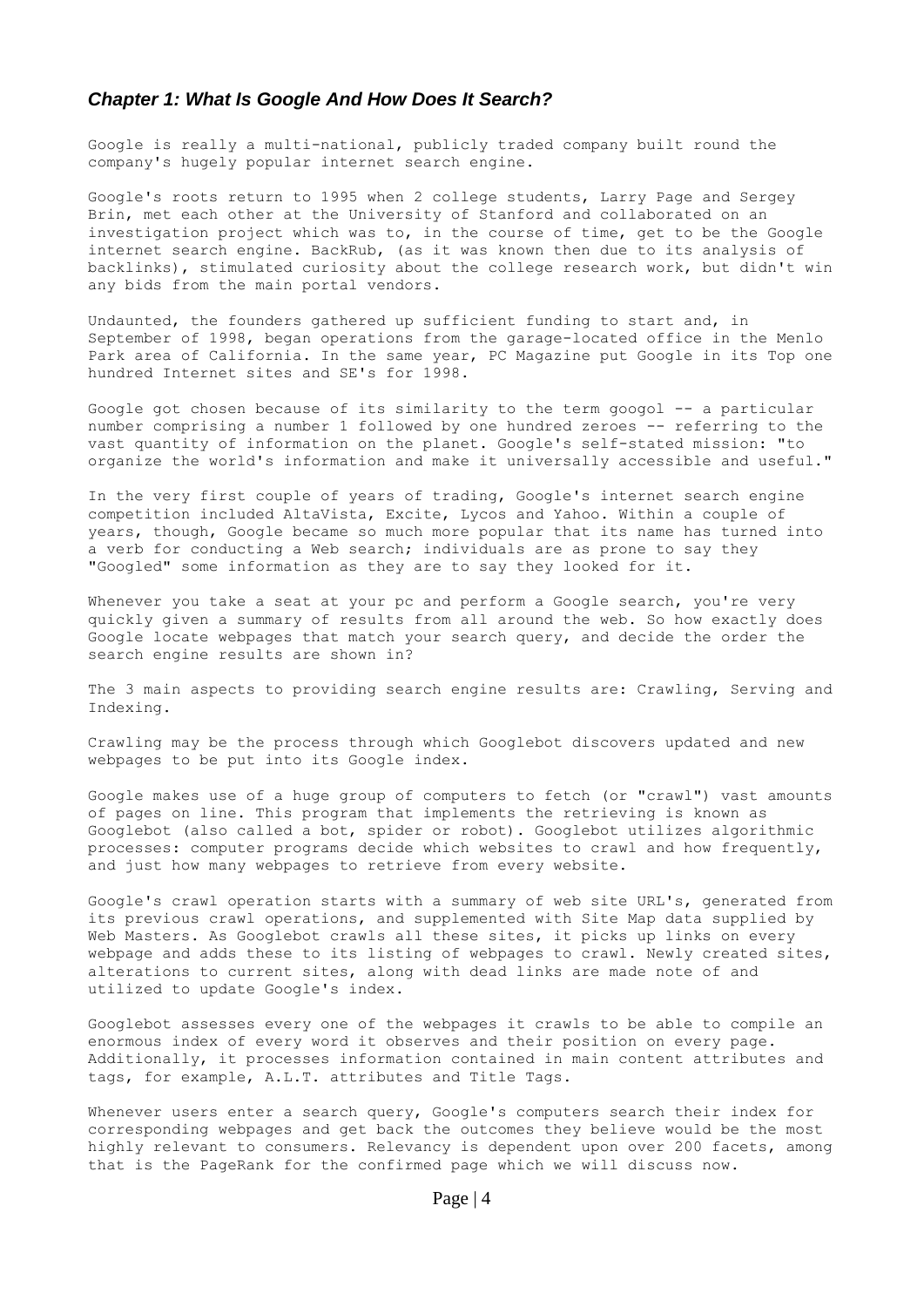#### *Chapter 2: What Is Google Page Rank?*

Page Rank is really a link assessment algorithm named in tribute to Larry Page. It is utilized by Google's Search engine to ascribe a numbered weighting to every part of hyperlinked document groups, for example, the internet, with the objective of gauging its contextual importance in the set.

The algorithm might be put on any mixture of entities along with reciprocal references and quotations. The numbered weighting that it ascribes to any particular element E is named the Page Rank of E and represented by PR(E).

Page Rank reflects Google's view of the significance of webpages by considering a lot more than five hundred million factors and two billion terms. Webpages that Google thinks are essential pages get a greater Page Rank and may appear towards the top of the search engine results.

Page Rank also considers the significance of every webpage which makes a vote, because votes from some webpages are thought to possess greater value, this provides the linked webpage higher value. Google have always taken a pragmatic method to improve search quality and create helpful products and services, their technology uses the collective intelligence of the net to find out a page's importance.

Obviously, essential pages don't mean anything for you when they don't fit your query. Therefore, Google combines Page Rank with highly developed text matching processes to locate webpages which are both essential and highly relevant to a search. Google also looks at the amount of times a term appears on a full page and examines all facets of the page's content (and content on the webpages linking to it) to find out if it's a great match for the query.

A Page Rank results from the mathematical algorithm in line with the graph, the webgraph, developed by all Internet pages as nodes and hyperlinks as edges, considering authority hubs, for example, cnn.com or usa.gov. The value of the rank represents the importance of that particular webpage. A hyperlink to a page counts as a vote of support.

The Page Rank of a full page is defined recursively and depends upon the amount and Page Rank metric of pages that connect to it ("incoming links"). A full page that's associated with many pages with high Page Ranks receives a higher rank it self. If you find no links to a web site then there is absolutely no support for that page.

Page Rank is really a probability distribution utilized to indicate the chance that the person randomly hitting links will get to any given webpage. Page Rank could be calculated for collections of documents of any size. Many research papers assume that this distribution is divided evenly among all the documents in a collection when Google begins its computational process.

The Page Rank computations require a few passes, called "iterations", via the collection, for amending the estimated Page Rank values to reflect more accurately their true value.

Google works since it depends on an incredible number of individuals posting links online to greatly help determine which other websites offer content of value.

This method actually improves while the web gets bigger, as each new site is yet another point of information and yet another vote to be counted.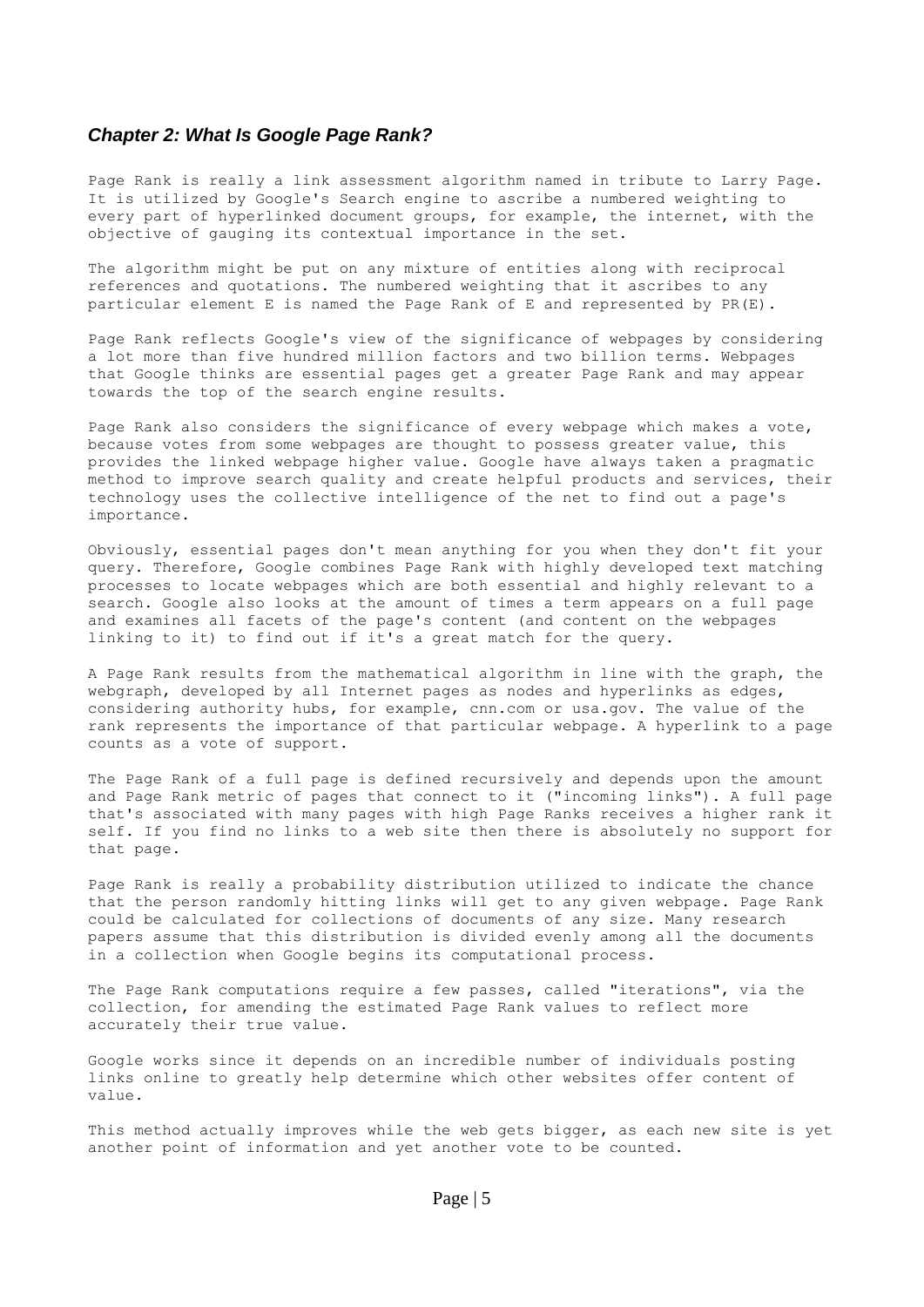PageRank is essential, although, not the only element in how pages are ranked. That's good, because a lot of folks have fixated on Page Rank scores for too much time.

#### *Chapter 3: Why You Should Care About Getting Google Traffic*

Most people believe that achieving top spots in Google means having an excellent chance to make money on line and obtain one more income source. This is true. But the advantages of getting high rankings in Google don't only amount to income. There are lots of other benefits that you ought to consider when it comes to your goal of having a high google search engine results positioning. Listed here are 4 major benefits you need to know.

#### Passive Traffic

A higher ranking in Google means passive traffic meaning traffic coming to your site without you doing any thing. The initial efforts and work you've placed in your site are actually starting to repay. The traffic can come every day and remain for a long time. For this reason, this sort of web traffic is really essential for an online business.

In August of 2006, AOL leaked an incredible number of search details. Some SEO's poured over this information to check out clicks data relative to ranking. Predicated on this data, if you're ranking 8, 9, or 10 then you might actually boost your web traffic for a keyword by 1400% ranking number one. Even moving from #8 to # 3 can treble your web traffic. In December, 2010, Optify did research of search traffic by ranking. It shows a virtually identical profile to the leaked AOL data.

#### Auto-Pilot Income

Because of passive traffic, you could have an online business running on autopilot 24/7 meaning it may generate revenue automatically without you doing any such thing. The very best part is you may be eating, sleeping, having a good time, on holidays somewhere, spending additional time with family and friends while your company continues to be working and generating income for you personally non-stop. The best thing is you may also manage and control your company all over the world provided you get access to the web.

#### Self-Employed

Having high rankings in Google provides you with the golden chance of success. Top ranking adds up to plenty of targeted visitors which lead to more profitable sites. Consequently, you are able to consider becoming self-employed and focus on your web business ventures full-time now. Becoming self-employed in an internet business enables you to have significantly more freedom and you will work at your personal pace. You don't have to work eight to ten extended hours, as with a regular job. Most successful business people who get a lot of traffic from engines like google can perhaps work only 1-3 hours every day from Monday to Friday.

#### Financial Prosperity

Since you've got a successful internet business, you will probably prosper faster in life financially speaking. I had a truly boring routine job before and I have worked 4 years there and it was not rewarding at all. With my on line ventures, I made 10 times more and in the same period of time. The very best part is I don't have to be considered a slave to my business when compared with my routine job. The only real major effort you'll need is when you are starting out.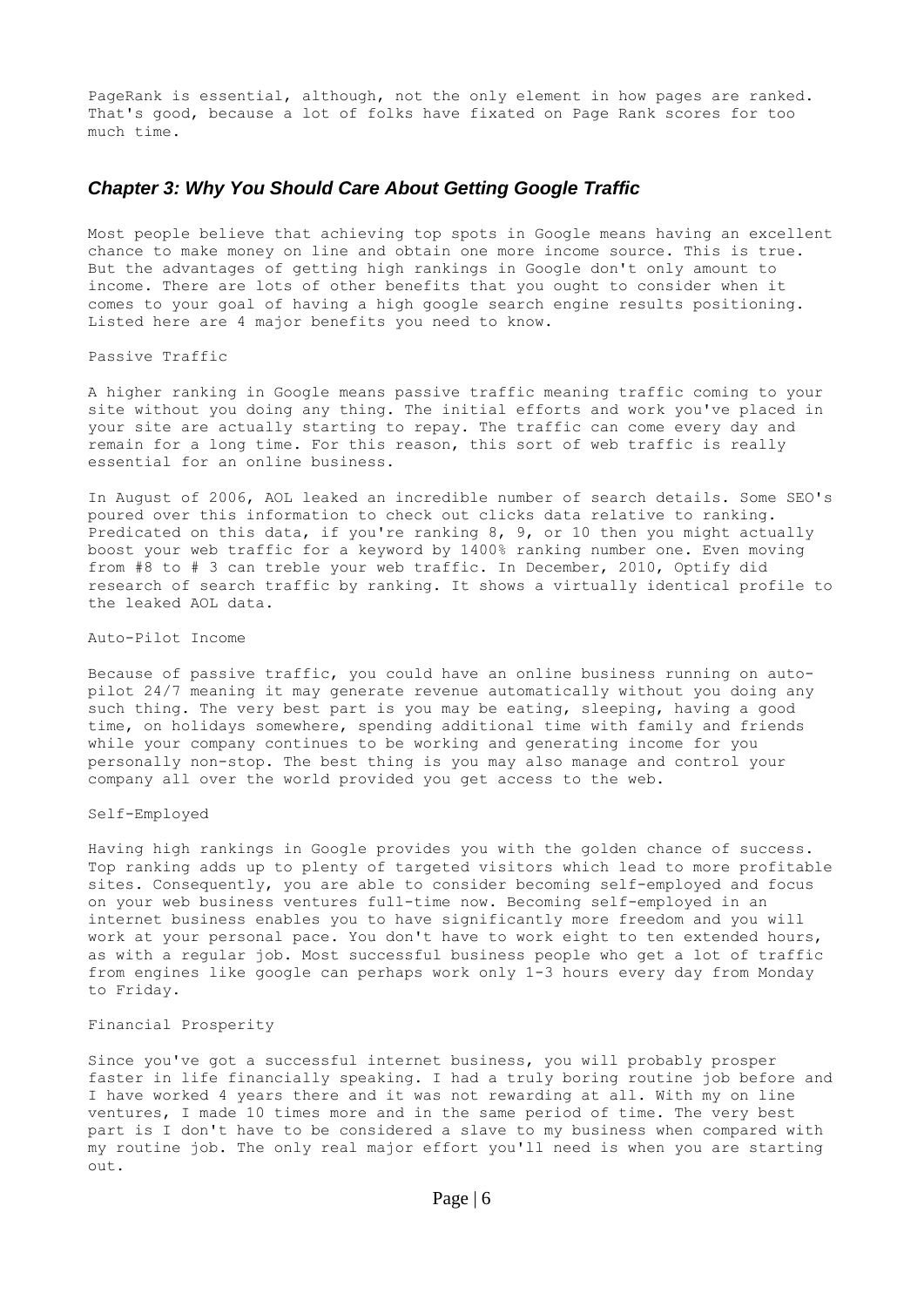Should you have an online business and are not benefiting from the very best internet search engine on the planet, you're really missing out a great deal. So, do something today and begin focusing on your sites since, the sooner you start, the faster you will see results.

# *Chapter 4: Investigate Keywords*

Picking the best key words is essential simply because they will, effectively, function as the traffic drivers to your site or weblog.

Begin with creating a summary of key words which are relevant to your site. Jot down every term or phrase that's in your mind. You may also visit your competitor sites and see what key words they use. I also always ask family and friends for terms they'd use to find my products and services.

It is better to launch three niche websites based on different variations of the same keyword, such as electric guitars, acoustic guitars and home-made guitars, rather than just having one website about guitars. This will increase the likelihood of you ranking high for the related search terms. The more specialized you can make your site, the less competition there will be for the relevant keywords and the easier it will be for you to gain an advantage with some effective SEO keyword optimization.

The 2nd step would be to analyse your key words to find out how popular they currently are. For this you need to bookmark the Google Keyword Tool.

Keep in mind that results from this are estimates so you will discover a variation between different keyword tools.

However, the Google keyword tool is a good tool for providing you with some ideas on potential domain names to use.

Firstly, you have to select a choice of either to enter several descriptive words or phrases, or key in your website's URL. For the purposes of registering domain names, we suggest that you utilize the very first option. After you have entered your phrase or keyword, you will have to key in all the random characters which are part of the security features for the external Ad Words Keyword Tool. Then click 'Get keyword ideas'.

The outcomes page provides you with the key words associated with the term(s) you entered. The outcomes are displayed in 5 default columns, they are; key words, advertiser competition, local search volume, worldwide monthly search volume and match type.

The very first four columns are self-explanatory, however column five needs some further explanation. Match type includes a drop down menu which will be default as 'Broad'. Further possibilities are phrase, exact and negative match.

Here's a directory of the keyword data given when the possibility is selected:

Broad match: keyword [no punctuation] Search engine results show data on relevant variations and similar phrases.

Phrase match: 'keyword' Search engine results show data for the searches which match the precise phrase.

Exact match: [keyword] Search engine results shows data for the precise phrase exclusively.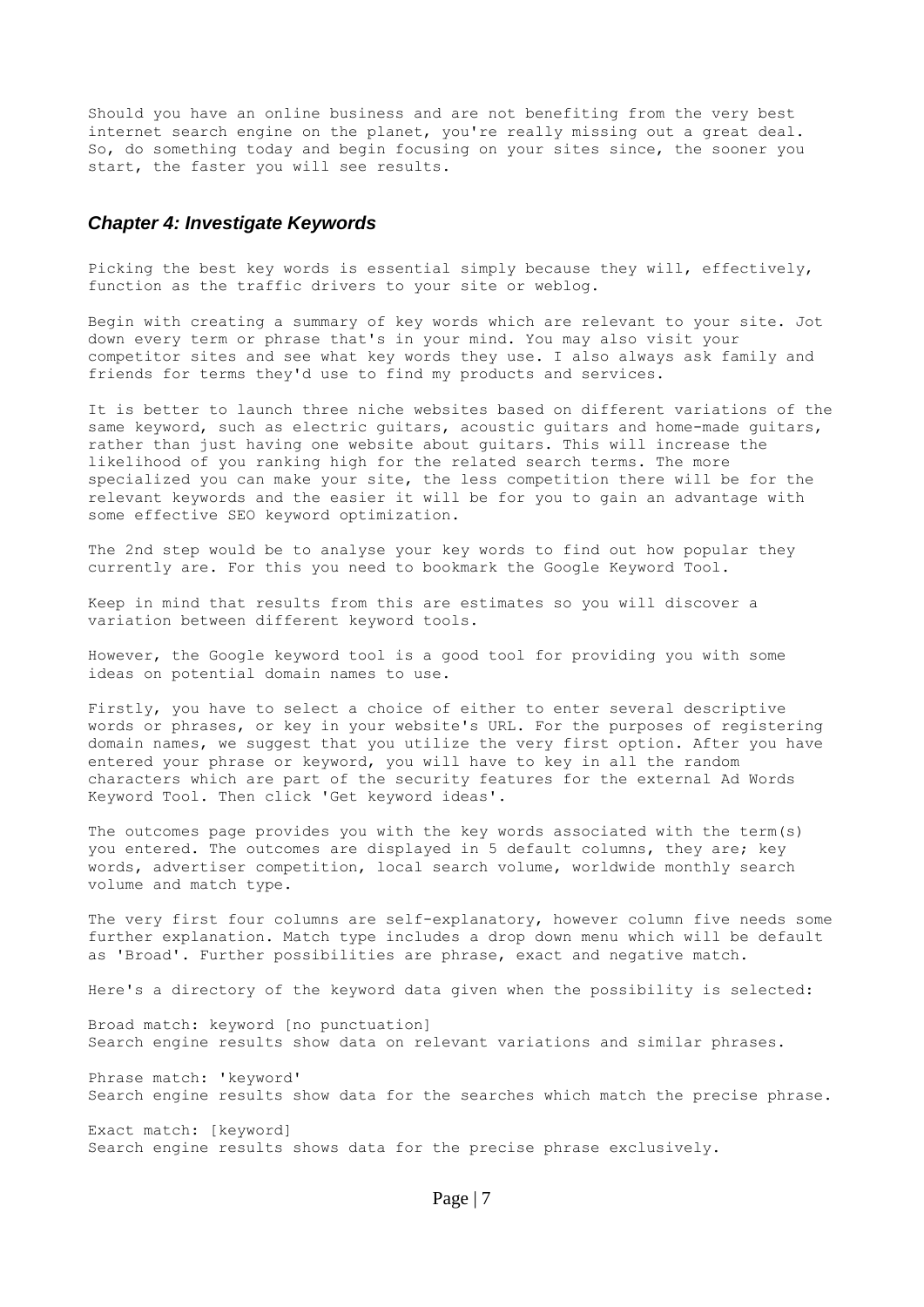Negative match: -keyword Search engine results shows data that doesn't range from the keyword phrase you looked for.

The Google keyword tool also offers an imaginative drop down named 'Choose columns to display'. This enables you to further analyse the key words. For instance, you will get info on estimated average cost-per-click (CPC), volume trends over a twelve months period and the month that the greatest volume occurred in. All of this makes the Google keyword tool very valuable.

Once you've completed your keyword list, begin using them in your titles, subtitles, and web site and weblog content.

The Google Keyword Tool is excellent as an investigation tool and, since the tool is closely associated with the largest internet search engine on the planet, there's synergy by association. You can easily use it and, on top of that, it is free.

#### *Chapter 5: The Importance of Your Domain Name*

A domain name is vital to the success of a web site. It's where you'll direct all of your potential prospects to. To allow them to turn into clients, you need to create a good 1st impression. Owning your personal domain name instead of a free geo-cities web address (that is cumbersome and long) will enable you to achieve this.

A domain name is your unique identity and always is going to be so long as you make use of that name. Say, for example, you hosted your free site with geocities and, also, you discovered that you needed a far more high level host as your site was getting successful. Visitors to your website would, obviously, know you from the long geo-cities U.R.L. and you would need to start advertising your U.R.L. once again from scratch.

In the event that you owned your personal domain name, you can change your host as frequently as you prefer and folks would still have the ability to locate you merely by typing the name of your domain into a search engine.

You are able to promote your site rather than another person's when you are sending emails because your domain's name is going to be contained in the e-mail address. For instance, admin@abcmarketing.com is promoting abcmarketing.com while abcmarketing@yahoo.com is promoting and branding yahoo.com

You're likely to have significantly more traffic to your site with your personal domain name. Folks can remember your address easier and many search directories, for example, Yahoo only index sites using their own domain name.

Yet another benefit of having your personal domain name, is that you can use custom error pages to avoid folks from leaving your website due to broken links along with other errors.

Names for domains are so inexpensive these days that there is no excuse for lacking one. Here's some pointers that will help you select a good one:

Size does matter

Regarding domain names, small is good. It's simpler to brand, simpler to remember and it is harder to misspell.

Simple to Remember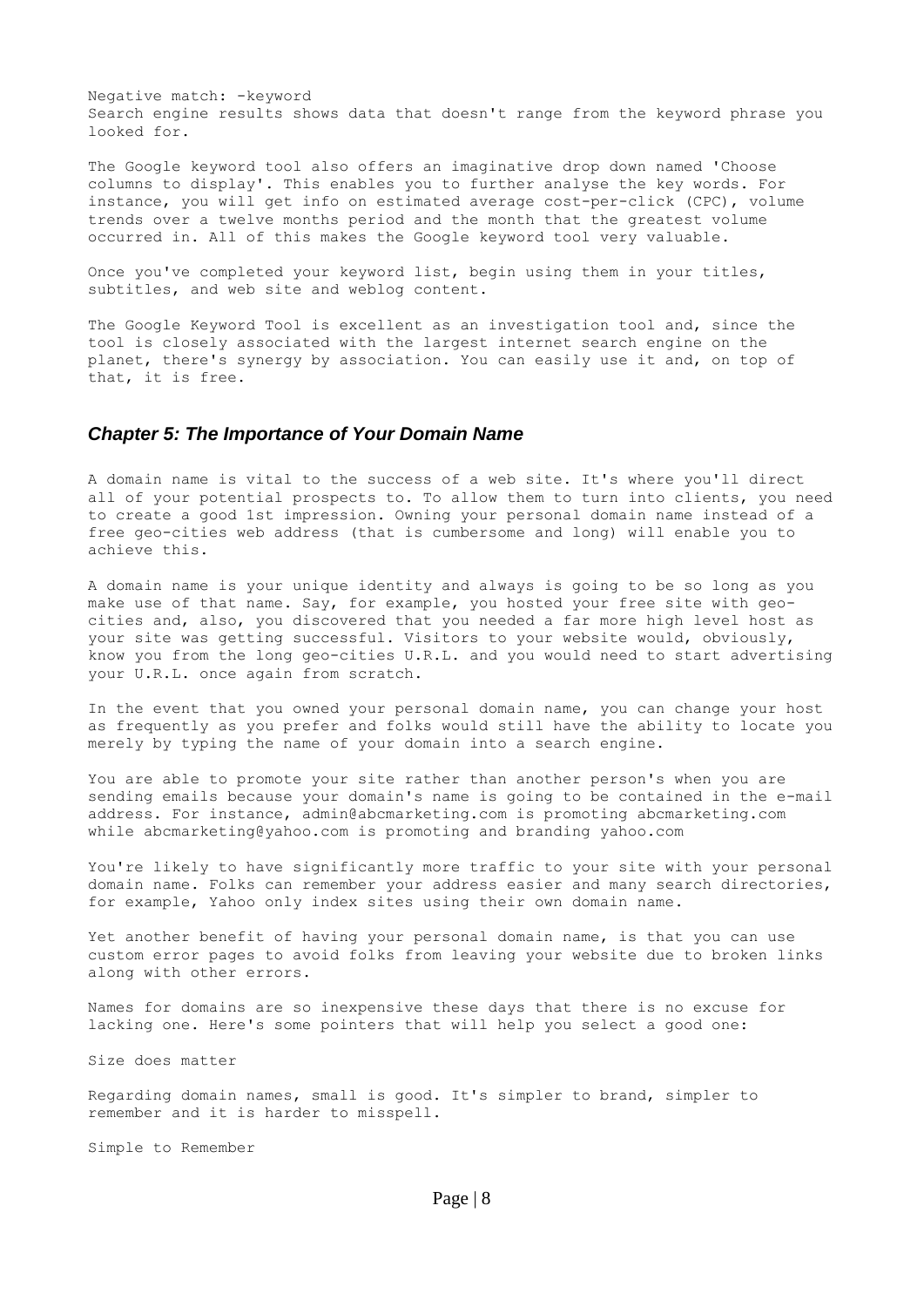Try to obtain a name that's simple to remember and sounds good. Search for combinations of general names or non-general names which sound good together and rhyme.

Connect with your company

If you are using key words which are associated with your company industry to name your domain and your other webpages, you can help your search engine rank. What's better still is if you're able to get your actual business name, or perhaps a name much like your organization name, as your domain name. In this manner, all of your off-line branding can pay off on line as online users will be able to guess your domain name from your own business name.

Avoid similarities

What this means is you need to avoid choosing names of domains that currently have similar counterparts on line. In the event that you choose one of these, some people could wind up in your competitor's site instead of yours.

.com is best

You need to always strive for a .com version of a name as that is what the majority of users will type into a search or directly in their web address bar. If you buy a .net or .tv (or any other extension available) and your competitor owns the .com extension, then you have lost a potential sale.

#### *Chapter 6: Meta Tags, Meta Titles and Interlinking*

Good on page S.E.O. is essential if you would like your site to rank highly. The below information might help you develop some effective on page S.E.O.:

The META descriptions tag

This tag gets inserted to the headline space of one's web site, following a title tag. Meta description tags can help you rank high with the various search engines. With a well constructed Meta description tag, web surfers may click on these and get to your website.

The META keywords tag

META key word tags are where you'll list your key words you wish to focus on for a particular page. The key words you use in your keyword tag ought to be related to your site's page. The various search engines depend on many facets to determine site rankings. The utilization of good Meta keyword tags is but one factor which you need to use. Cumulative efforts might help improve your placing in the various search engines.

The code for the META Title Tag is:

<META NAME="Title" CONTENT="Page Title Here">

Some believe that using this tag in your pages provides you with a lift in the various search engine results pages (SERP's). However, based on my trials, although both MSN and Yahoo indexed this tag, the outcomes are not entirely clear. And therefore, it's not possible to conclusively verify the impact of Meta Title Tags on an algorithm.

The Title Tag (<title></title>) however, not just displays towards the top of the browser window, but additionally appears as linked text when potential prospects review results from the search. It's indexed by the big three engines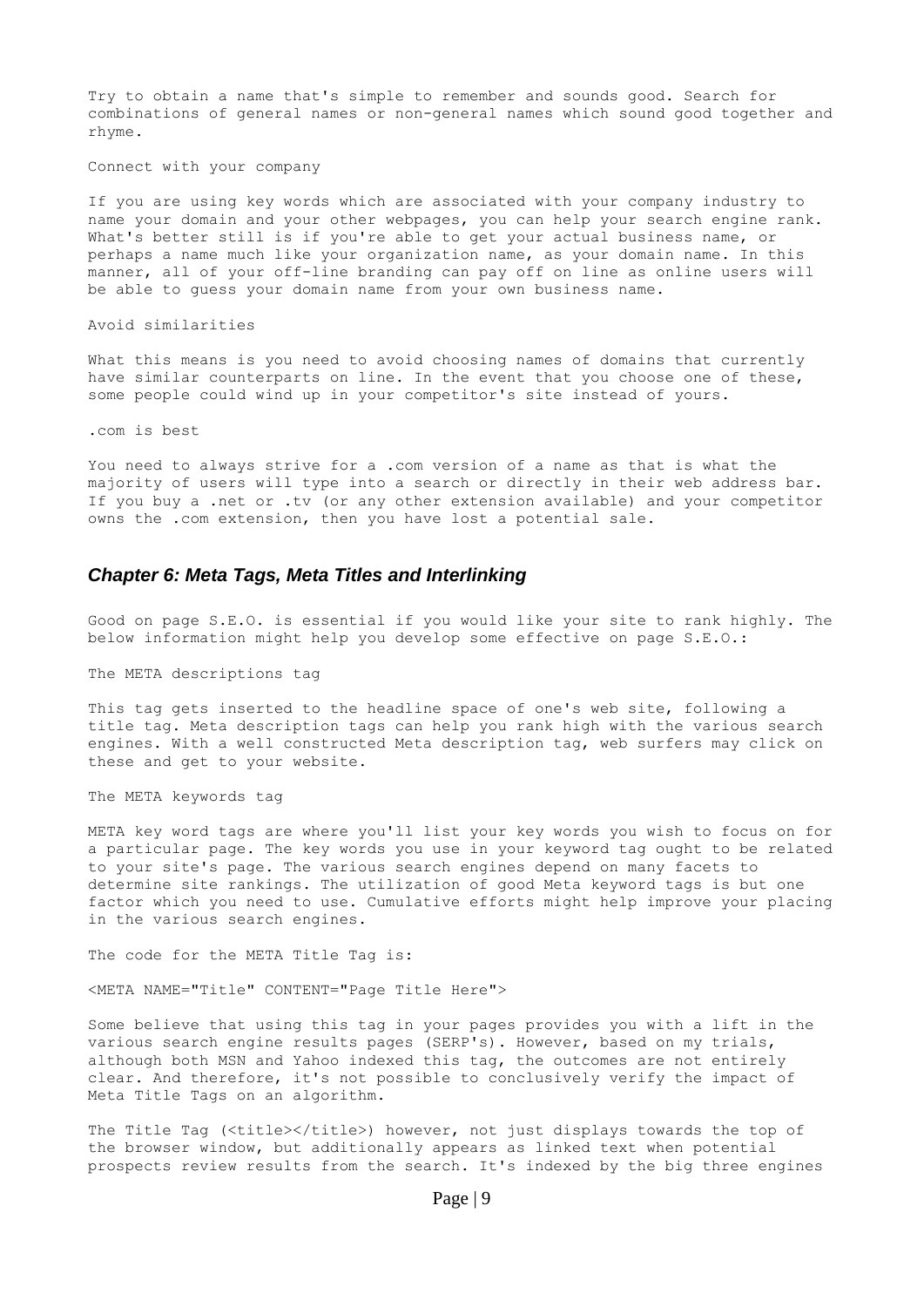(Google, Yahoo and Bing). To Google, the Title Tag is of average importance when it comes to SEO, but of high importance regarding obtaining the click.

The recommendation is, therefore, to make use of this tag. Your website's title has to garner attention, inspire curiosity, and provoke emotion to obtain its clicks. Don't just resort to making use of your website or company's name.

#### Interlinking

Interlinking is links to your other pages including navigation links, breadcrumb links, individual page links and subject links. Interlinking helps the internet search engine spiders navigate your site and evaluate it in an authentic manner, based on the keywords and key phrases you utilize as anchor texts. Used strategically, you are able to enhance your keyword density as well as your rankings in the various search engines.

Navigation links

You should use your navigation links to produce the best keyword density by utilizing appropriate anchor text. In the event that you connect to your online designing services page, for instance, by utilizing: 'Web Designing Services' this can work nicely.

Breadcrumb links

Breadcrumb links are navigation links that appear towards the top of the page as your visitor first clicks in a category, a sub-category and then a hyperlink. All of the expressions used should contain relevant key words.

Subject area links

Content sites having info on varied subjects may use those subject names as anchor text and increase link-based S.E.O. relevance.

Individual page links

They are the most crucial links when it comes to interlinking simply because they directly connect to the pages. These will be your main navigation pages being linked to from your own inner pages, or some support pages that don't require a position in the navigation's scheme but give small snippets of info when needed.

#### *Chapter 7: Content Is King*

One of the more essential steps you can take to greatly help produce a successful site would be to develop a site providing an amazing experience.

The net is really a medium built around the idea of hyperlinking. If your website offers great complimentary resources, people may wish to connect to it. Better yet, they are the kinds of websites which have the very best links to provide. Google is very good at determining which websites are genuinely good quality, and value those links a lot more than other links.

You'll need to become a specialist on the main topic of your website and, also, you have to make it available in a certain unique fashion that's not been done before (or, at the very least, only been done a few times before).

After you have the expertise, you'll need to select how & when you'll show it off and just how much of it to exhibit. For all internet based companies, sharing a great deal of rich information is how you can achieve the very best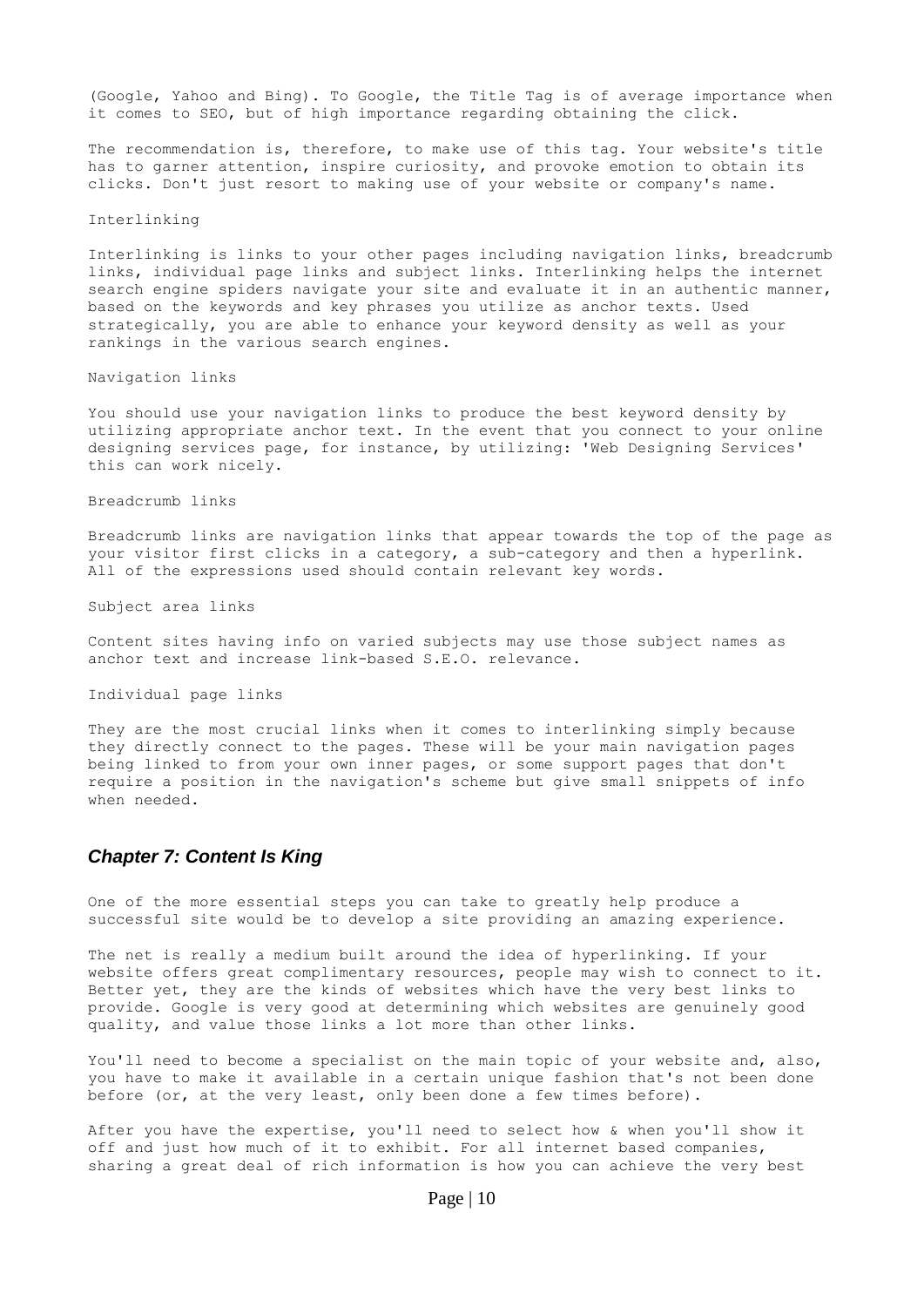results.

You'll need to provide your data in a compelling way, but be cautious about the way you do that. For instance, you could possibly produce a great video, but your audience might not wish to watch a video. They might rather print articles and read them while they ride on the train.

You could possibly create the neatest widget in the world, however they might not wish to put this content on a site. They might like to read something instead.

Irrespective of medium, make those first couple of seconds count. In a written article, make sure you garner the reader's interest over the very 1st few sentences. With videos, obtain interest over the very 1st ten to fifteen seconds (and so on).

Should you not have yet established your (or your company's) expertise, I'd suggest that you earnestly push your great content out to the world. You'll need to construct that reputation first.

But, do not push everything out to other websites. You must have something on your website too. It's a good idea to have a portion of your website packed with top quality content. This way, when somebody sees your great article that you published elsewhere then comes to your website, they wind up seeing more of it. Now you've got a possibility of getting them hooked in to your website (and business) directly.

With websites which are just starting to attempt web promotion, we recommend they develop 20 to 30 bits of content to begin with, and place half on their site, and half on the website's of others.

Utilize well written articles optimized with relevant keywords that have fewer than 10000 Google monthly searches and add an article to your site at least every 2 weeks.

With time, as your profile grows, you are able to alter this weighting. Perhaps only twenty percent of one's content could be published somewhere else and eighty percent could go on your site. Intend on adjusting the mix as your online reputation matures.

Content is really a weapon on line. Utilizing it shrewdly will help you win market share. Just be sure that you have something worthy to provide.

# *Chapter 8: Use Google's FREE Tools*

Many who have a site on the internet don't have it set-up with Google Webmaster Tools. Such people don't know what they're missing. Every thing comes free of charge and establishing an account is very simple.

Google Webmaster Tools help to improve the visibility of an internet site in the search engine results of Google and give an extensive report concerning the visibility of one's webpages.

Google Webmaster Tools may be used to take a look at how well Google can crawl and index your site. These tools will help you discover new links and classify and down load very comprehensive details about various internal and external links to your site.

You are able to raise a traffic query view to see which search queries generate increased traffic to your site. Having Google Webmaster tools in your web site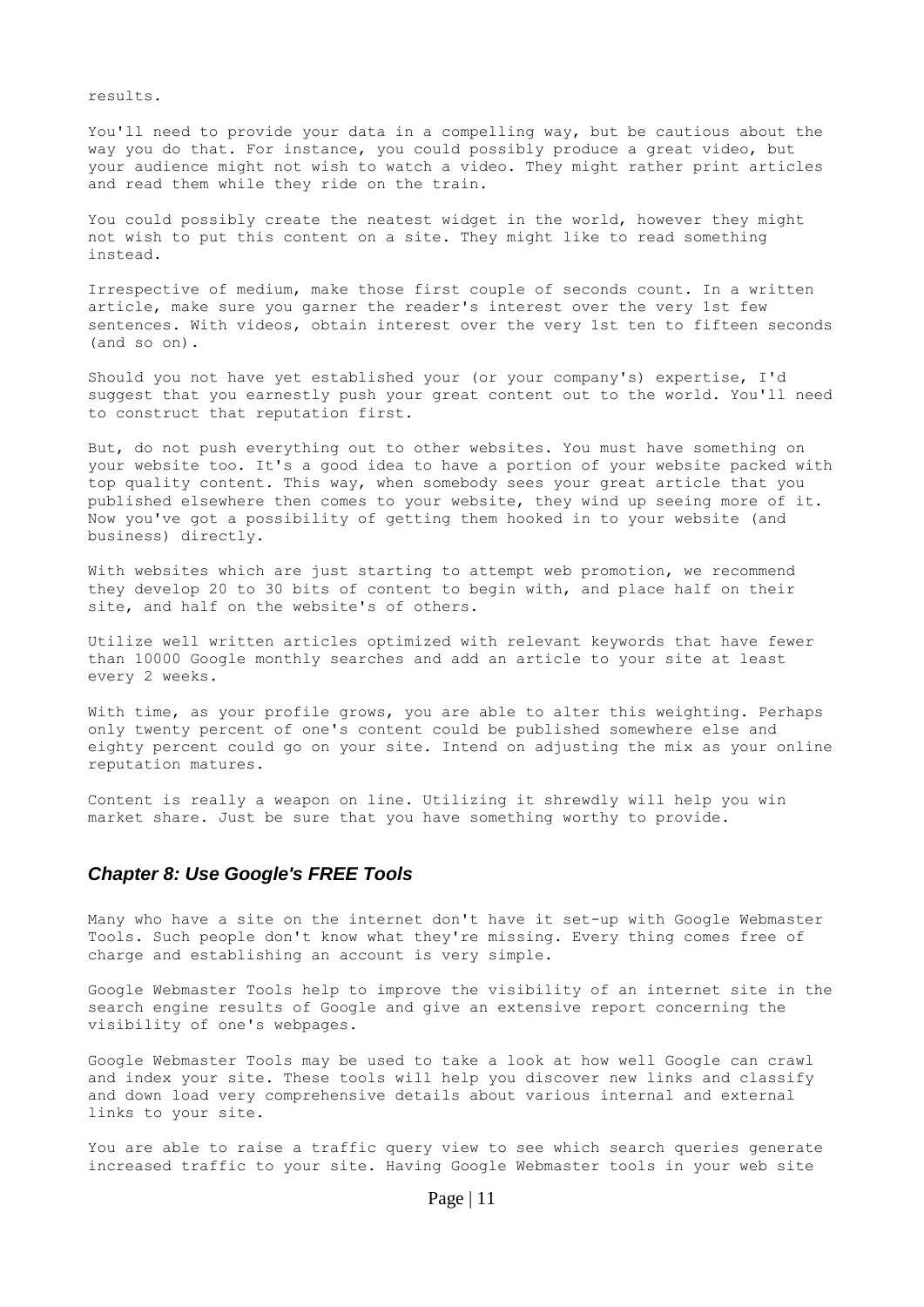actually improves your S.E.O. since it suggests to Google that the web site is active. You may also target a particular country which may be important when you have a .com address.

With Google Analytics, webmasters have many additional convenient features. Google Analytics supplies a single information panel for all your web sites. Here is some analysis that's provided:

1. In the primary information panel, the user is given an executive overview that shows the most crucial traffic records - page-views and visits, percentage and quantity of returning visitors and one-time visitors, geographic distribution of visits, and supply of visits.

2. The consumer gets choices relating to the following concise reports: Marketing, Content summaries and Conversion. Conversion summary shows the quantity of site visitors along with their rate of conversion relative to the set goals. Marketing summaries display the most effective five resources of web traffic, search key words, and campaign based. Last but not least, the content summaries identify the very best 5 exit points, entry points & most visited webpages.

3. Lastly, the machine offers very precise reports split into 2 categories: Content Optimization and Marketing Optimization. Both categories further provide sub categories. The Sub categories in Marketing Optimization are: Visitor Segment Performance, Unique Visitor Tracking, Advertising Campaign Details and Search engine marketing techniques. Content Optimization adopts sub categories including: Ad Version Trialling, Content Performance, Navigation Analysis, Funnel and Goals Process and Website Design Parameters.

Google Analytics just introduced a brand new group of reports which will enable sites to track any social interactions using their content. This is a welcome addition to the brand new Google plus one button, since it now allows someone to gauge the effect of social interaction outside and inside web sites (either via a Facebook like, +1 or LinkedIn share within the web site or +1 on search engine results).

Through an Analytics account, additionally, you tell Google just how long people remain on your site. Google currently deny they make use of this information for assigning their quality (page) rank to an internet site, but we don't believe them. We've witnessed sites suddenly leap up in the Google results, particularly with Google Places, for Business Listings.

As you can plainly see, Google Analytics is really a full traffic analysis tool which will provide very valuable information to webmasters and companies about their website's performance. No other free program can match Google Analytics' diverse group of reports.

# *Chapter 9: The More Backlinks, the More Traffic...*

Using weblog commenting to construct relationships and authority in your industry is something which will eventually result in organic backlinks and new traffic to, typically, the most popular pages of one's web site.

When you are trying to find places to comment, you should consider blogs in your industry. And not simply any blogs, but ones that receive good quality traffic and engagement. They do not have to function as the top blogs, however, you want them to possess some significant quantity of active commenters already.

Register free with Google alerts for email updates of the most recent relevant Google results (web, news, and so on.) predicated on the selection of your query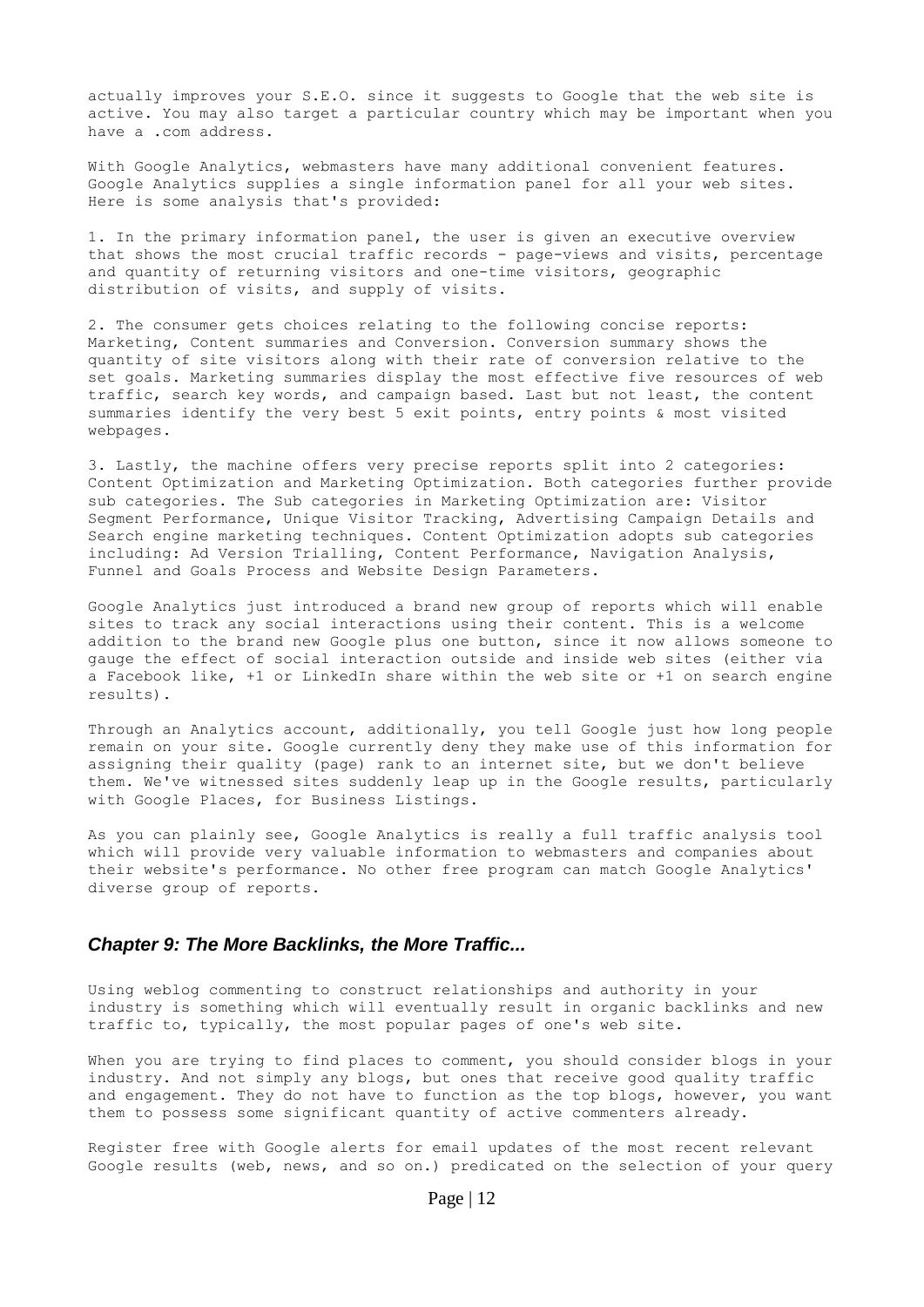or topic. These emails will indicate some good places for you to make your blog comments.

Once you have found several great blogs to begin with, then continue steadily to branch out by following links from commenters for their weblog. This can help you grow your base of websites to comment upon.

Also, on websites with a variety of authors, read the author bio to see if the writer's have their very own blogs and join their community, assuming those will also be in your industry.

I am an enormous fan of R.S.S. subscriptions through Google Reader to monitor the blogs relating to your industry. As I've got a variety of interests, I've all of them within their own relevant folders. In this manner, it is simple to see which categories have posts which have been updated recently, which is essential for the next phase:

You wish to be first to comment, but only after you have browsed the article and know you have something great to express about this. Do not get it done in the annoying forum way just by commenting "great post" or something similar.

The probability of other commenters clicking on your link if you are 1st is a lot greater than if you are arriving at the party once fifty others have already arrived and made their mark.

If you do not have something helpful to donate to the comments, do not attempt to comment. You will need to leave a comment that the others can study from and that your blog owner will undoubtedly be impressed by.

Develop into a Regular contributor to your selected weblog. This goes contrary to the backlinking tradition of having plenty of backlinks from many different domains. But we're not wanting to construct backlinks by spam commenting.

Whatever commenting system your blog uses, make certain it'll have your photo related to your comment. In this manner, your blog owner, in addition to the others who usually go to the weblog comments, will start to know you and connect your valuable posts to your individual brand.

Do not just stop only with your comment. Also go that extra mile to obtain the weblog owner's interest and tweet your post.

When you begin building good relationships with bloggers, then (if you do have good content in your site that's highly useful to them) they'll start to link back to your site casually in posts (a lot better than a spammy, paid in post backlink on a non-relevant website), retweeting your articles, and begin engaging in your site also. Plus you're going to garner traffic from your blog owner along with other blog commenters who will notice your remarks and approve of them.

# *Chapter 10: Create a WordPress Blog*

There are lots of known reasons why WordPress ranks among the most useful blogging interfaces on the internet. Many people trial different blogging interfaces, however, they always return to WordPress as it allows so much more functionality. Listed here are five of the best known reasons why WordPress remains the greatest blogging interface to make use of whether or not you're completely new to blogging or have already been blogging for a long time.

1 "The Plugin Functionality"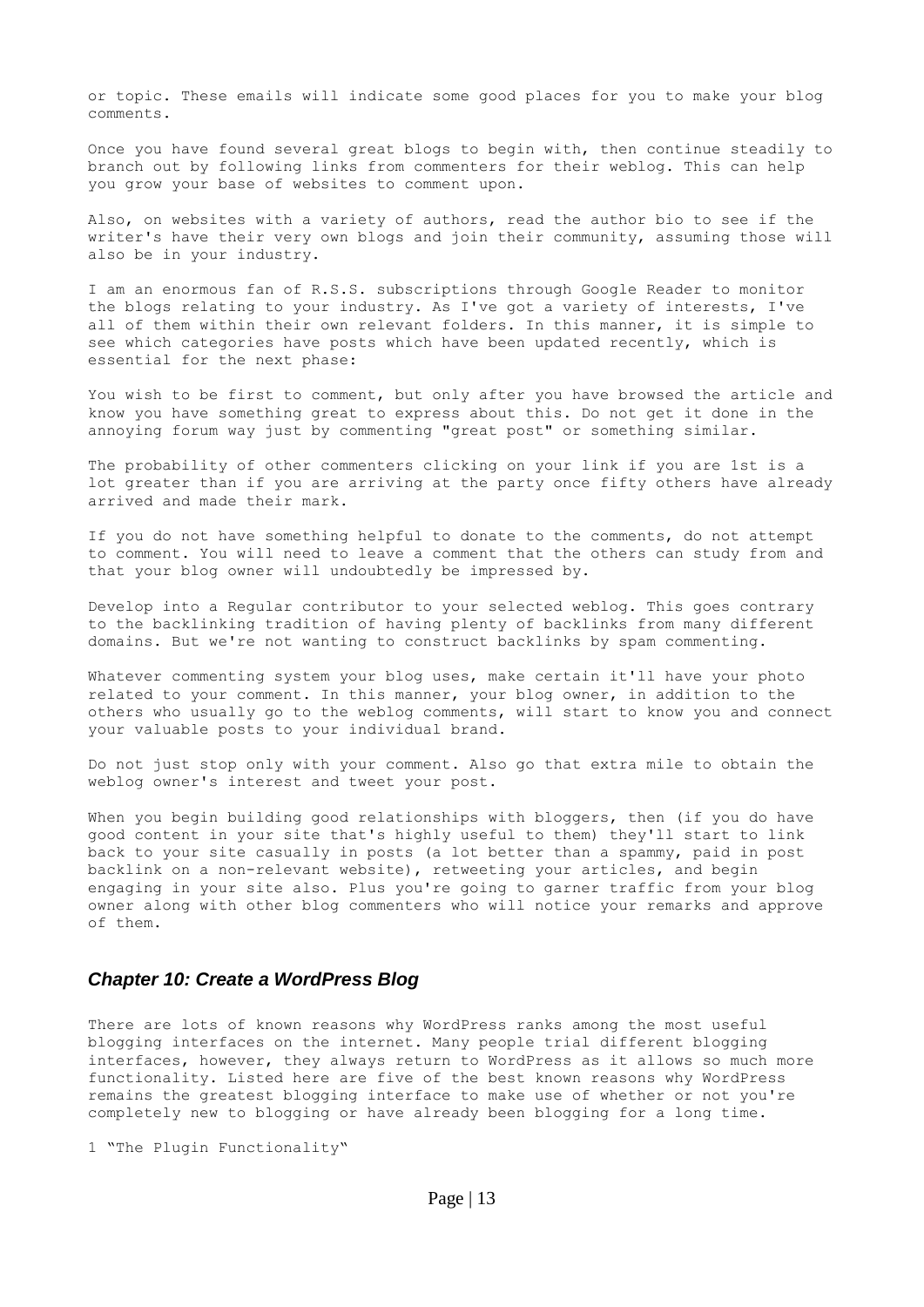WordPress includes a seemingly endless way to obtain plugins that may be downloaded, installed and utilized for free at [www.wordpress.org.](http://wordpress.org/) Installing these plugins is simple, and requires uploading the plug in to your site space and just starting it via the admin area of your WordPress website. Whatever you require when it comes to functionality, there's most likely numerous plugins that may be downloaded and installed to enhance the features of one's weblog.

#### 2 "The Theme Functionality"

Most people will be thinking about customizing their blogs. You will find literally tens of thousands of unique themes available, allowing 1 column, 2 columns or 3 columns, graphics, colour combinations along with a number of other features which allow total customization of one's weblog to fit your requirements, the theme of one's weblog and the requirements of one's readers.

#### 3 "Auto Ping Functionality"

Many scripts might allow this particular possibility, but many free weblog hosts don't actually auto ping themselves, and so you're going to need to ping your self after each single post you make. WordPress, however, can do all the pings for you personally, making your job dramatically easier and saving you considerable time along the way.

#### 4 "The Trackback"

The trackback feature is definitely an essential one should you wish to know who's answering and reading your website posts, and if you wish to be transparent about who you are reading about and referring to in your site. In the event that you link to any post in a different weblog utilizing WordPress, WordPress will make a comment in the post automatically which was related to it to allow communication between the two respective blogs.

#### 5 "The complete sense of simplicity"

WordPress is certainly an acutely simple to use blogging platform. By utilizing cpanel, you can install WordPress with just 1 click in many circumstances. Following the installation of the WordPress weblog, you are more or less ready to begin, provided that you don't wish to carry out any tampering beforehand with themes, stats along with other details. You don't have to understand anything more about computers to be able to put up a WordPress weblog. When it's installed and all set, you can simply log on to your WordPress panel, which will also be excessively easy to work with in many circumstances.

Once you have your Wordpress Blog set up, write a couple of good quality, keyword optimized articles that are relevant to the topic of the favourite page of your main business website and post links back to your main website on them. This will ensure that anyone searching for related terms to your main site will see the articles on your blog high in the Google results, read your content, and be interested enough to follow the links back to your main site to (hopefully) purchase something from you.

# *Chapter 11: Using EzineArticles.com*

Ezine articles is a fantastic tool to boost quality traffic to your website, give your search rankings a nudge and, also, cement your profile as a global authority on your niche!

Being able to submit powerful articles onto sites like Ezine Articles will always be a welcomed boost to all your web marketing efforts. By applying some consistent effort to this area of your business, your online marketing will go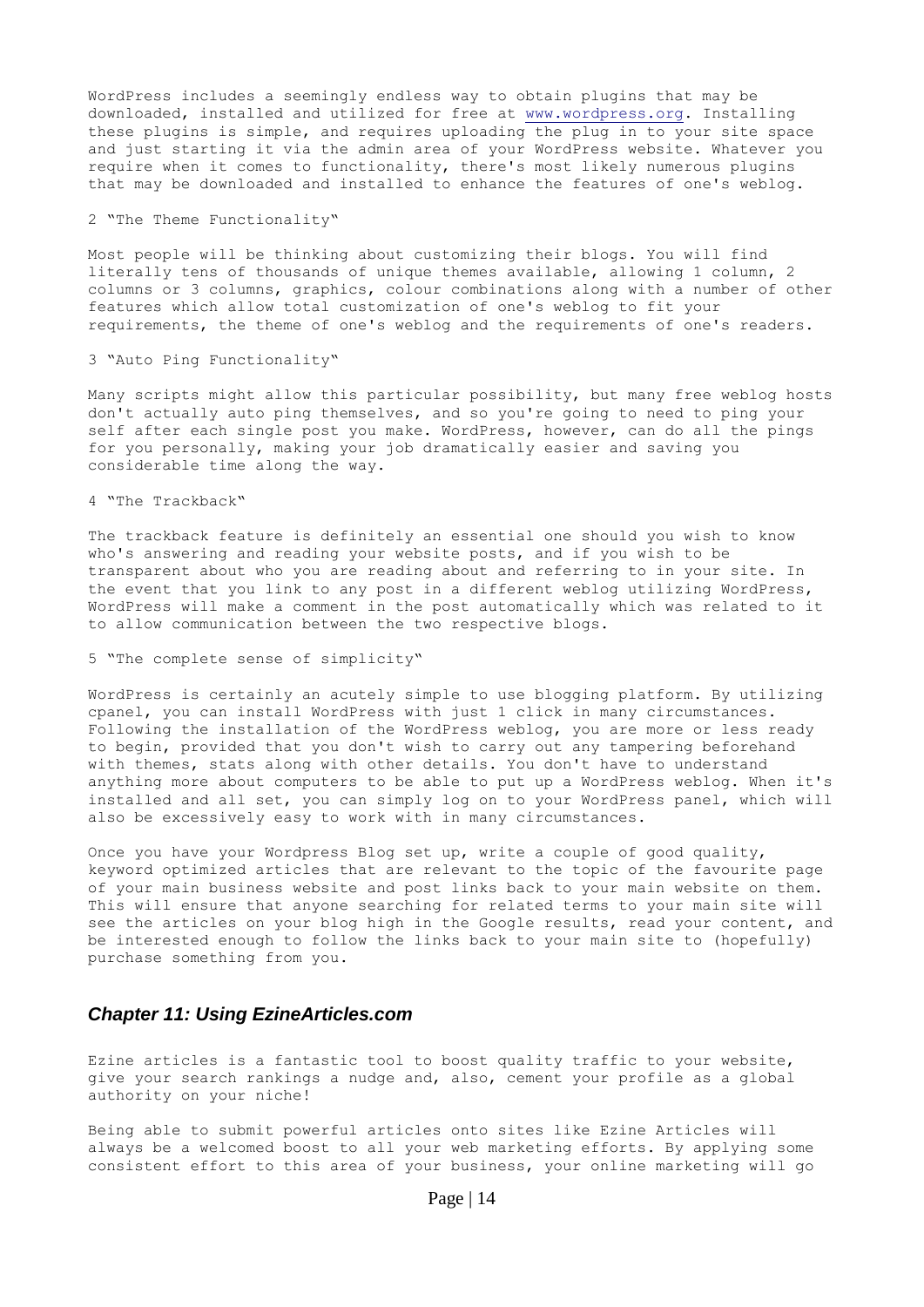much further.

Ezine Articles can also sometimes function as a practice website to hone your blogging skills. Ezine can provide you with your 1st audience which will teach you how to generate inspiring content with words. Ezine Articles is also free to join.

Ideally, you want to write a good article, once a week, filled with keywords relating to your website but still sounds natural to read. Once you have written a good article, go to Ezine, sign into your account and select the most suitable category on the site to post your article in. It is good if you can select several categories, if more than one is relevant, to ensure more targeted exposure for your work.

Fill in all the relevant fields to submit your article, including a 'Teaser' that should give a brief summary of what information your article is going to impart to encourage people to click on it and read it. Keep this part brief but catchy (no more than 2-3 sentences) and do not repeat any of the information you have put in your article. Use the Teaser to extol the benefits that people will get from reading your article and try to speak to the reader directly but do not blatantly promote your website or your product here.

Break the body of your article up with spacing so that the paragraphs are separated nicely and easier to read. Type in, at the space at the bottom, the relevant keywords for your article (Ezine provides some suggestions for this as well).

Use the Resource Box to talk a little about yourself and, crucially, link back to the popular pages on your main website according to Ezine's rules. Make sure you do not include an abundance of links, particularly when you are just starting on the site, otherwise your article might be rejected.

Just connect your link(s) to one website and keep everything simple, only put these links in the Resource Box and not in the main article itself. Once you have posted 10 articles to the site, you are allowed to submit two links instead of just one.

Once your article is submitted, it usually takes around 7 days for Ezine to review and approve it before it appears on the site.

When Ezine finally approves your article, you can now re-write it slightly and submit it to other Article Directories like Go Articles and ArticlesBase etc. This will give your writing and links an even bigger audience resulting in more clicks to your website.

Google loves good quality, relevant content so well written articles on Article Directories related to the search terms that its' users type in are always going to be given ranking priority.

Make sure you exploit this fact to the full and begin using Ezine Articles, not just to advertise your personal business, but additionally to assist those people who are searching for a little nugget of information about how they can take advantage of your services.

# *Chapter 12: Web Directories*

Web directories may appear 'pre-Google', but submitting to the best directories has got the advantage that the audience they attract includes individuals who have an interest in a specific topic and, if this really is your topic, you will get to your audience directly.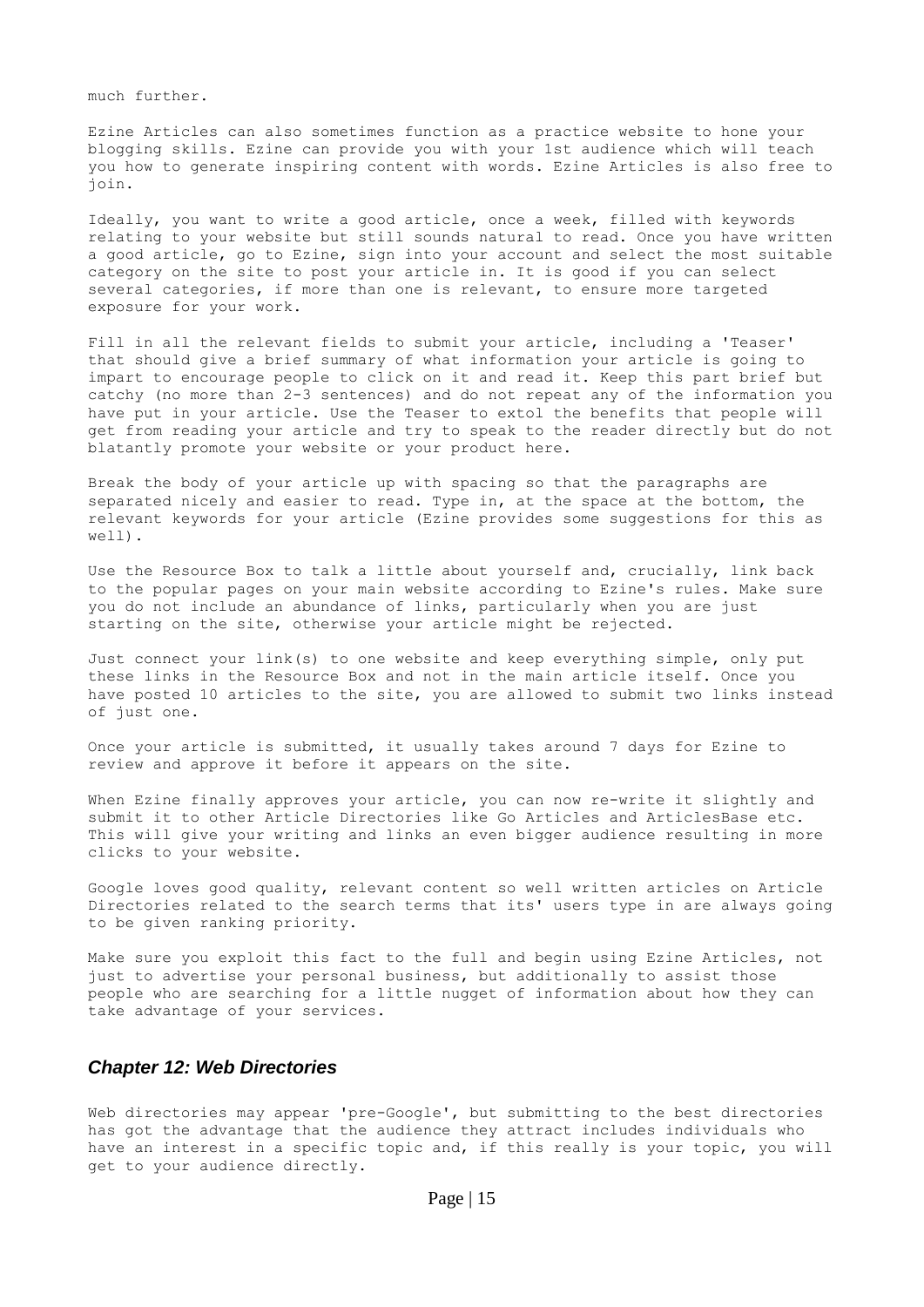Web directories existed before the various search engines (SE's), particularly Google, were popular. As their name suggests, web directories are places where differing resources are brought together. Web directories consist of huge amounts of links for websites, arranged in various categories. The websites in a Web directory are listed in a certain order (usually alphabetic but it's not always so) and users search through them.

Although a lot of Web directories provide a search function of some sort, they differ from SE's in 2 ways - the majority of directories are managed by humans and the URLs aren't gathered automatically using spiders but, rather, submitted by webmasters. The benefit of Web directories is that, regardless of how clever spiders become, if you find a human to see and always check the pages, there's a lesser chance that pages will become classified in the incorrect categories.

The disadvantages are that the lists in web directories are occasionally outdated if no human was there to do the editing and checking for a while. This isn't that bad, though, because search engines also deliver pages that may not exist any more. Sometimes, therefore, you may have to hold on 6 months before being featured in a web directory.

The 2nd big difference - no spiders - means that you need to actually submit your own URL to the particular web directory yourself, instead of sitting and waiting for a spider to travel quickly to your website. Happily, this really is done only one time for every directory, so it's maybe not that bad.

When you get featured in a specific directory, generally, you are able to stay there for the length of time you desire and await people (and SE's) to locate you. If a hyper-link to your website appears in a decent Web directory, this is good because first, it's a back-link and 2nd, you boost your visibility for spiders, which raises your opportunity to be indexed by them.

Therefore, you should submit your index page (homepage) URL free to as many of the high PR Web Directories as possible. The top one's we have listed below:

You will find a large number of web directories but, certainly, the most popular one is [DMOZ.](http://www.dmoz.org/) It's a general purpose web directory that also accepts links to a myriad of websites. Other popular general-purpose web directories are [Ezilon.com](http://www.ezilon.com/?gclid=CPDy5sa1x6sCFS4NtAodiTAS2Q) and [Yahoo! Directory.](http://dir.yahoo.com/) [The Best of the Web](http://botw.org/) is among the oldest Web directories, also it still keeps to high standards in selecting websites. Other top websites include: [The Goguides.org Directory,](http://www.goguides.org/) [The Business.com Directory,](https://secure.business.com/crm/signup/Promo.do?promo=ADIFIF) [The What U Seek](http://www.whatuseek.com/)  [Directory](http://www.whatuseek.com/) and [The Index King.](http://indexking.net/)

In addition to the general purpose Web directories, there's also many specialised ones. For example, [The Environment Directory](http://www.webdirectory.com/) offers links to environment websites exclusively, and [The Radio Directory](http://www.radio-directory.com/) shows a large number of radio channels globally, sorted by format, country and so on. There's also many local Web directories which may be great if your website is directed at a local audience only.

Using [DMOZ,](http://www.dmoz.org/) [Yahoo](http://dir.yahoo.com/) and specialized search resources like [The Search Engines](http://www.searchengineguide.com/searchengines.html)  [Directory,](http://www.searchengineguide.com/searchengines.html) you'll find by yourself many Web directories which are associated with your market.

# *Chapter 13: Monitor Your Backlinks*

As we discussed in chapter 9, backlinks help your search engine results positioning, and the more places that connect to you, the more folks will find you. However, not absolutely all backlinks are good ones.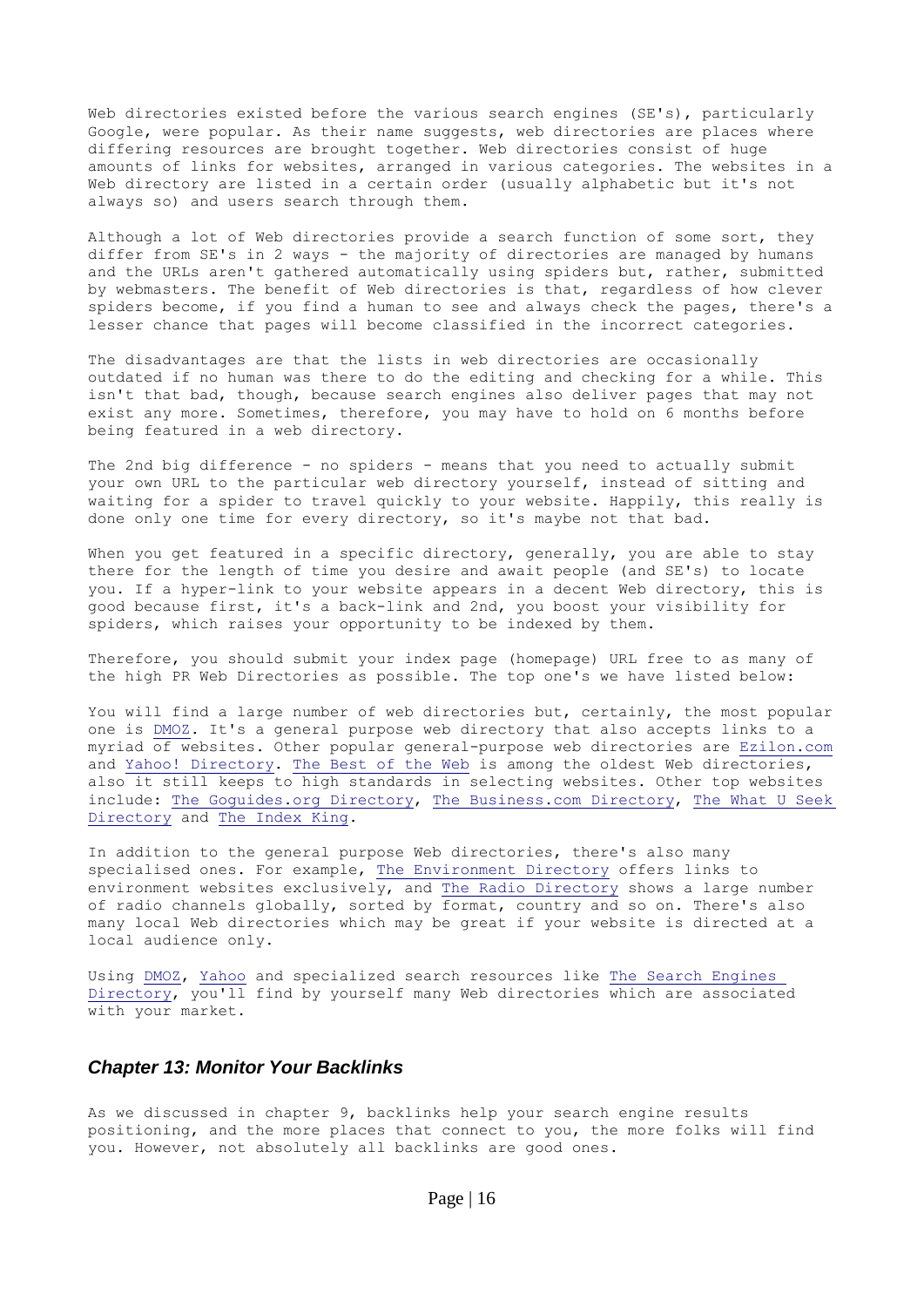There are many places where people can trade or buy backlinks, and lots of those places just offer spam. Link farms are types of places you don't wish to find your website listed. Link farms, and similar websites, don't really provide backlinks which are valuable, but inexperienced site owners might believe that just having a great deal of backlinks is going to be enough.

When they don't start to see a great deal of improvements on the site stats and traffic, they get upset – however, they don't appreciate this and hurt themselves by developing a large amount of backlinks that aren't good for their web sites or geared to their niches. That's why the capability to monitor your backlinks is essential.

Anybody who decides to monitor backlinks ought to know that there are many choices for doing that. A number of them are free, and a number of them cost money.

A good free resource to keep track of your backlinks is [SEOCentro](http://www.seocentro.com/tools/search-engines/link-popularity.html) and you should sign up with [Stat-counter.com](http://statcounter.com/) so you can see how many visitors your webpages are receiving and where they are coming from.

Yahoo Site Explorer is also free and works much better than the others I've seen. This tool enables you to observe how many websites are linking for you, who's linking for you and what they have been linking to. Something that Yahoo Site Explorer doesn't do, though, is take data points and track the hyperlink velocity. Keep in mind that every thing is relative as the various search engines are comparing and ranking for relevance on a keyword-for-keyword basis.

Broadly speaking, the larger the amount of naturally occurring targeted backlinks you have combined with high calibre backlinks, the better you will rank in search engines for targeted terms. We suggest Yahoo Site Explorer since it appears to count many links that Google either doesn't desire to count or divulge. We also recommend the Link Velocity Tool as you are able to track competitors and just take data points. This enables you to return and see what your backlink count was at a particular point and time previously.

Monitoring your backlinks is essential. In the event that you don't monitor them, how are you going to know who's linking for you and what content they like in your site? Whenever you monitor backlinks, you don't get it done simply because it's the move to make or because you've been told by others that you ought to. You get it done because you wish to use that information to create more success for yourself.

There are many methods to gain success on the web, but ignoring backlinks since you don't see their value isn't one of these. It's far better to understand whatever you can and obtain all of the data you will get about your site, to help you make good choices for its' future.

It's also vital that you comprehend that the standard and number of your backlinks really are a deciding factor when SE's determine where they should place your page in their searching results. If many of those who have online credibility are linking for you, it tells the SE's that the site is valuable and it'll be ranked higher.

# *Chapter 14: Build Your Social Network*

Social networking and S.E.O. go together. But still many business people usually say they don't have time for this. These people are missing a large trick because social networks undoubtedly have a substantial effect on ranking higher on Google's results pages.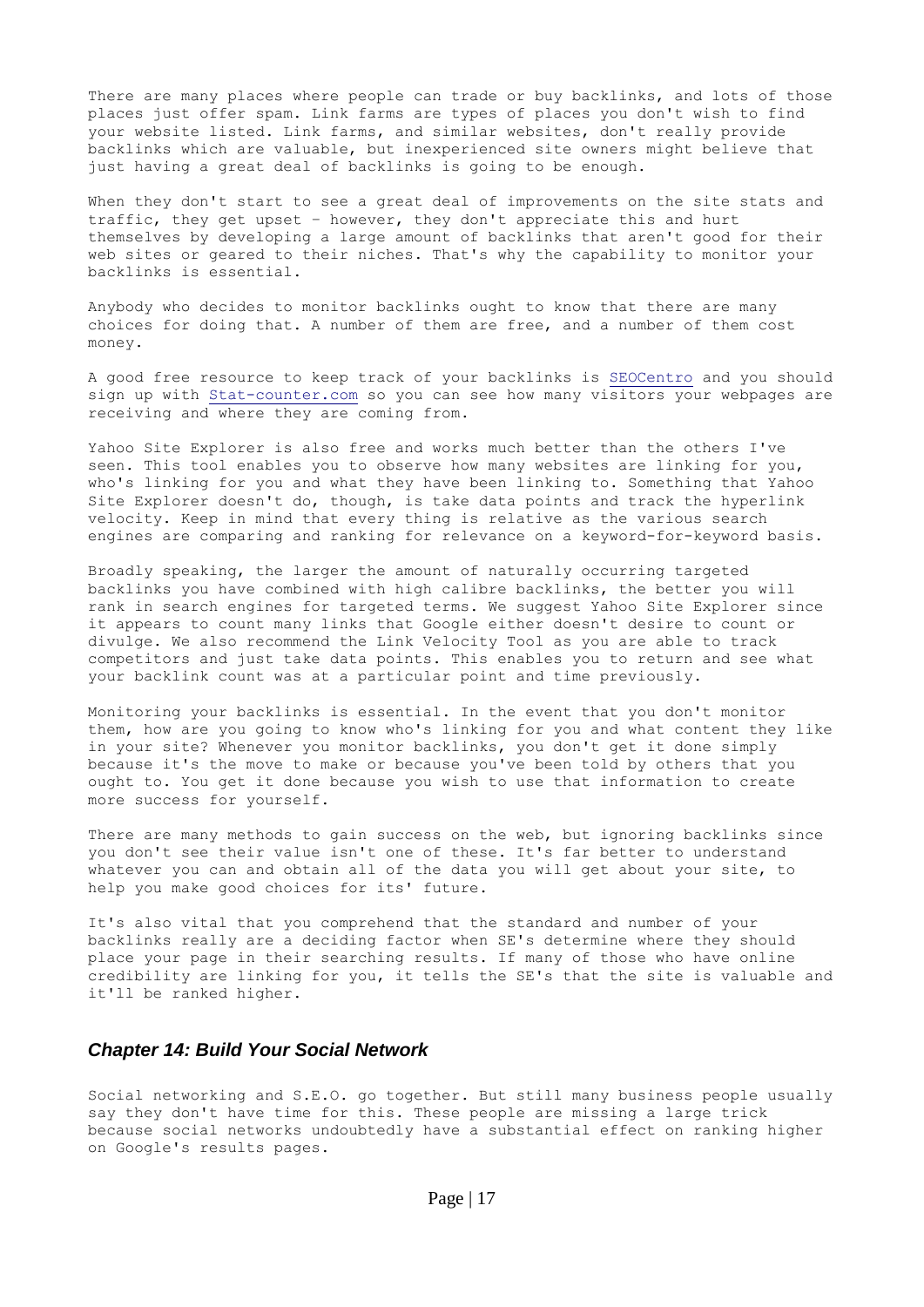Google has publicly admitted that shares on Facebook and Twitter (and today Google+) have an immediate effect on ranking results. Google is changing and evolving as fast as our trends and tastes are - in this present social age they're placing more focus on a business' social network activities than, for instance, meta tags or key phrase placement like a couple of years ago.

By sharing information about your company and relevant information to your consumers / investors, you're introducing yourself to, ultimately, a lot more potential consumers who would have had no previous understanding of your organization.

Among the fundamentals of S.E.O. is that Google likes webpages that are updated often, so posting a Twitter feed in to your site, and updating your Twitter and Facebook pages daily, might help enhance your ranking result. The more other users 'like', 'share' and 're-tweet' your posts, the larger your Google ranking is going to be.

Be creative when posting. In addition to posting links and information, also add videos, pictures and so on, whatever you feel will be interesting to the readers and cause them to comment, re-tweet or like it. This can also increase the opportunity to be found under Google listings for pictures, videos, news and so on.

Allow it to be as simple as possible for your business to be found. Just the act of involving your self in social networking increases your likelihood of gaining higher Google rankings.

To achieve and keep followers, ensure your posts and content is pertinent and interesting to your audience. Google will particularly focus on you if a person who they consider to be an authoritative user retweets or likes your content.

Remember not only to turn out your personal posts to achieve publicity, but to interact with other site users by commenting, liking and re-tweeting their posts too - this also indicates that you're wanting to provide the very best info for the readers and followers.

Yet another method to encourage individuals to like and tweet about you, would be to put the option upon your web site it self. If you're managing a promotion or have launched a brand new product, have 'Like' and 'Tweet this' buttons alongside it.

Blogging is yet another invaluable social tool. In addition to linking closely with Facebook and Twitter, it may permit you to communicate more closely together with your readers giving them the possibility to discuss posts and supply links for their own weblogs.

This creates new potential contacts, in addition to providing more info to all your followers, allowing them more content to tweet and share. Like Twitter and Facebook, it is important to update this daily and follow other blogs and post on them to encourage links back again to your web site and blog.

If you add a page to your Blog weekly and submit an Ezine article that links back to it every two weeks, you will be amazed by how much your Google rank has improved after 6 months.

Social networking is something that every business proprietor must make time for as it is, without doubt, a big element of an S.E.O. strategy.

# *Chapter 15: Re-purpose Your Articles*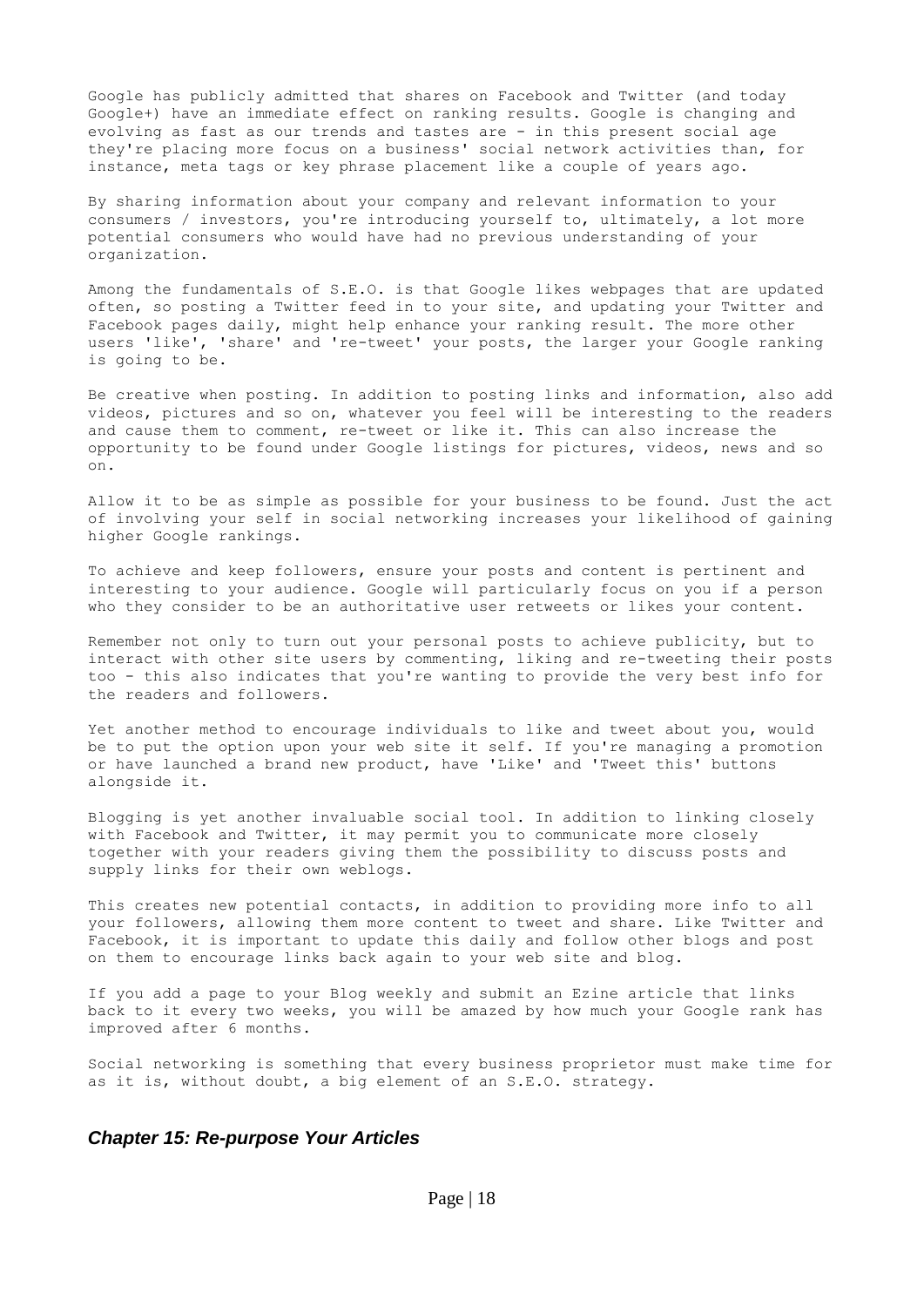When you start blogging or writing consistently, creating new content every single day, you'll have a good quantity of content. You don't want that great content to be lost forever, since it took time for you to write it. Why not revive it then, by reusing it in yet another way?

Here's the way you may start developing a video out of 1 of your articles or posts:

Begin by using a blog post or article

Say you wrote a 'how to' article on creating a bird house utilizing supplies you've got lying around your back-yard. In your article, you have an introduction that describes what you'll be teaching and exactly why, and a summary of things you will use to build the bird house.

The following main article describes the steps to try to build the home. We'll say you will find about 5 steps you talk about to construct the bird house. You finish your article by providing an overview about finding additional resources for bird house construction on the web.

And the final little piece of info is, obviously, your article's resource box including a hyperlink to the web page for the 'Build a much better Bird house by Bed time' e-book. You submit this short article to EzineArticles.com and now it's working to build traffic on your website.

EzineArticles actually provides stats, in your free account, that will indicate to you which of the articles you have submitted to them have been the most viewed. A good plan is to take your most successful article and turn it into a video. You have already tested this material for its' popularity, so you can be confident that presenting it in a different format will also be fruitful.

Then create an audio give-away

You could build an opt-in list of budding birdhouse builders by creating an optin page and handing out a good freebie. You re-purpose your article by recording your self reading the content.

To get this done, we recommend you utilize a course called Audacity. Audacity is really a free audio recording and editing computer software. You open Audacity and, perhaps, put in a catchy introduction explaining just why you're giving away this audio product.

Then, you just record your self reading through your article, ensuring to refer to your e-book when you finish. Now, this same article is functioning to build your list.

Then produce a You Tube video

To make use of all the traffic which You Tube gets, you then choose to produce a short video. To do this, you simply make a Power Point display by re-purposing the detail of the article once more. You produce the title slide then read your intro as well as, perhaps, showing some photographs of the required supplies.

After this, you add five more slides for each one of the five steps in your article and add the photographs you have taken to illustrate these steps. Lastly, you produce a closing slide together with your summary and details about your e-book.

You record all this using Camtasia and publish it on You Tube. Camtasia is really commercial screen recording computer software by TechSmith. You are able to subscribe to a one month free trial offer here: <http://www.techsmith.com/camtasia>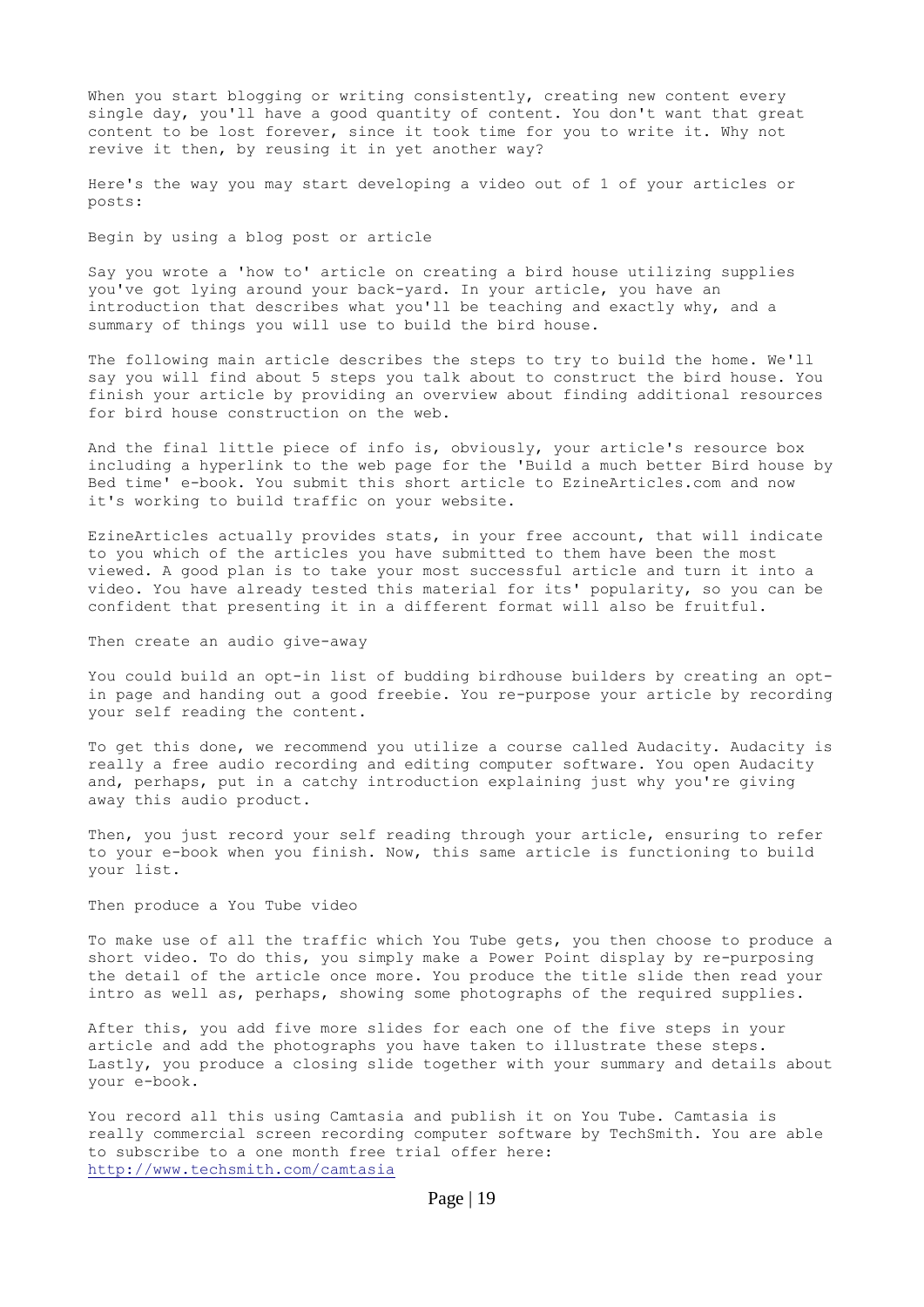Once more, this same article has driven traffic to the website from You Tube, in addition to increasing your You Tube subscribers and friend's list.

## *Chapter 16: Write a Short Ebook*

You most likely realize that the most typical and effective method of making people sign up for your email list, is "bribing" them with some product they'll receive for registering.

Possibly the easiest product to create is an e-book concerning a topic you understand well. Obviously, it should be in regards to a topic associated with your company, as you will utilize it to get subscribers in your list and they ought to be curious about your company.

Ebooks are very popular and, the more informative and concise your ebook is, the more sought after it'll become which will build up a rapidly growing list. So, the clue is to produce a helpful and valuable product that lots of people may wish to get hold of.

A successful method, when getting started to produce your personal product, is to locate a quantity of topics surrounding the topic you are writing your ebook on. You are able to then divide your ebook in to chapters, each covering a particular topic within the theme you are currently talking about, and add subtopics under each chapter.

In this manner, your ebook may have a definite structure and it'll be easier to determine things to write. It's wise to produce the structure, or framework, first which can make it much easier to understand the things to write on and the way to phrase it. Then, all you need to do is write a few pages on each subcategory and, before very long, you have created your own ebook ready to give away.

If you need to write an ebook in regards to a subject that you don't know much about, searching (on the web) for information which you can use will work ok. Do not copy, obviously, just rewrite the info and knowledge you found in your words. If you're able to add new angles and also you own opinion, it's fine.

A good way to produce an ebook is by using PLR articles which you are able to buy or often-times get free of charge. You simply just take the articles, rewrite them and add them to your ebook.

You'll find PLR offers on multiple web sites; however, if you're able to spare several dollars, paid PLR articles are often better as they are of high quality and are never very saturated as free ones frequently are.

Once you have created your Ebook, register with [aweber.com](http://www.aweber.com/pricing.htm?gclid=CM6Hk6nByKsCFcIKfAodCgMz1A) and place an opt-in form on your website. Some online marketers have 1000's of subscribers in their email opt-in lists. It is not possible to handle these quantities of subscribers individually, so an auto-responder platform like this takes care of everything.

The auto-responder produces the 'opt in' form which you place on your site, it implements a double opt-in procedure automatically and also sends the e-mail to the list together with your free Ebook. Additionally, it can contact them again whenever you wish to begin marketing to them.

A 'double opt in' process is where the subscriber has to confirm his or her request to receive your ebook twice. Aweber will send the subscriber a confirmation email, after they have entered their details into the form on your website, which will contain a link they need to click on to verify they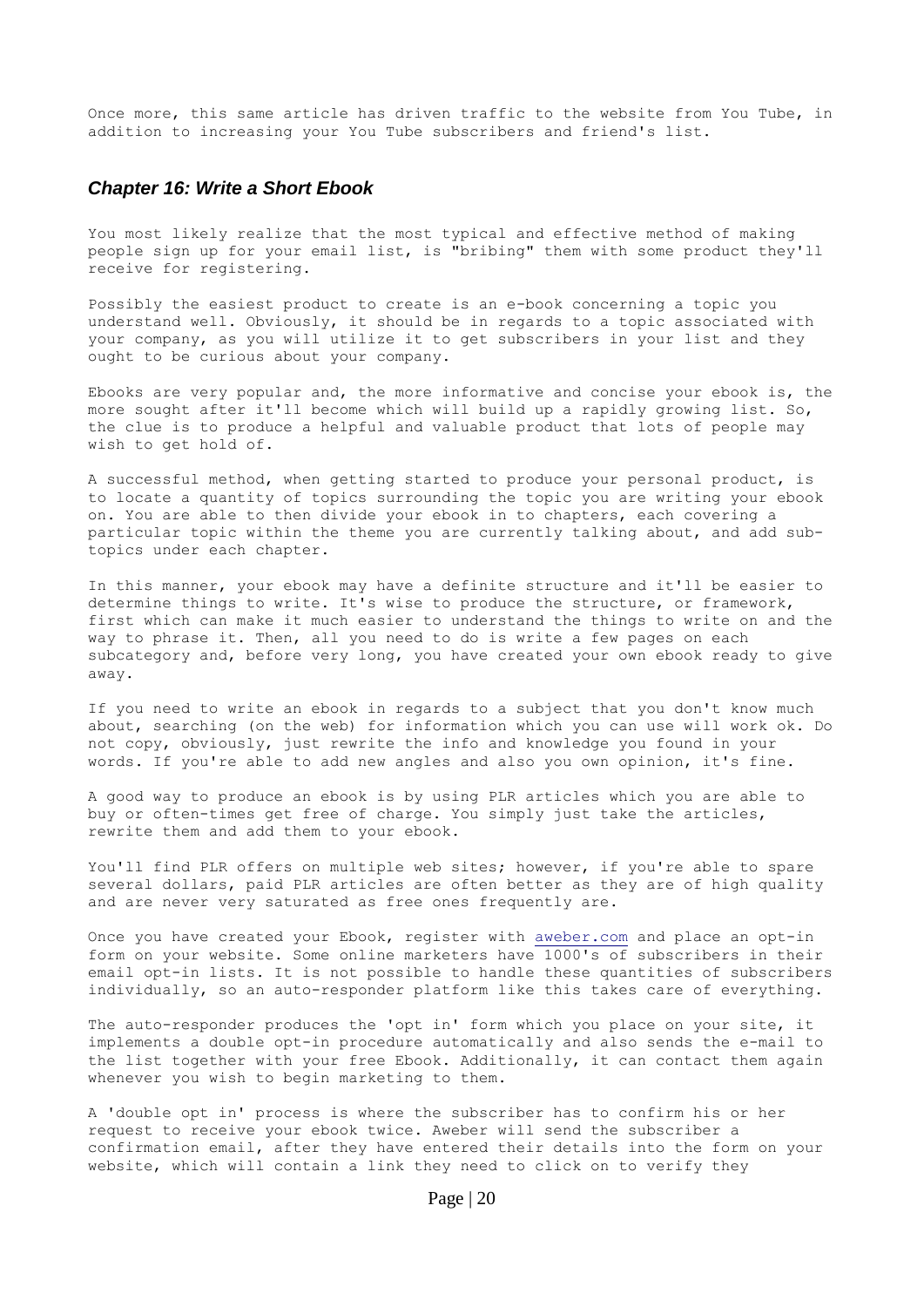definitely want the ebook sending to them. This is not only an ethical business practice, but it also ensures that the list you build will be highly targeted.

The very best and most efficient approach to produce a list is by enticing the potential subscribers. We all like free stuff, so offering something as a swap for an email address may be the fastest method to develop a list. You can now create your own personal product and begin building your email list immediately.

# *Chapter 17: Watch Your Traffic Grow And Watch Your Site Start To Generate Sales and \$!*

As you will have gathered by now, using Google to market your website encompasses a broad scope of techniques. It not only refers to marketing on the Internet, but also involves marketing via wireless media and email.

Marketing your website on Google ties together all the technical and creative aspects of the Internet including development, design, sales and advertising. It also requires the presentation of media along numerous different steps of the consumer interaction cycle via search engine optimization (SEO), search engine marketing (SEM) and email marketing.

Once you start implementing the strategies outlined in this ebook, you will maximize the number of targeted prospects who see your website. The strategies in this ebook are the most effective ways of bringing eyeballs to your business from those who are searching particularly for the services and / or products you offer.

People like viewing websites which are simple to navigate and read. By getting your site optimised in the manner we have suggested, prospects will love their experience of your website and will be, therefore, much more likely to remain there for longer. Right from the start, your website will be constructed for maximum optimisation and your position on Google will be bolstered.

Through the good quality Google optimization methods we have discussed, you will dramatically increase your global profile for a very reasonable budget.

Our Google tactics will be effective over the long term. This will enable your site to enjoy higher rankings for long periods and help you to flourish and grow, without the substantial on-going advertising costs that normally get associated with visibility of this magnitude.

Google campaigns often require much less capital than normal marketing campaigns and frequently produce even greater results! A well constructed Google campaign will generate a bigger return on investment than any other type of advertising. This will help to boost your profits overall.

Once you start following our tips, you'll need to ensure that your site can manage the large influx of web traffic. If you're not sure about this, you ought to ask your internet hosting company about the dedicated servers and if you need one for all the huge amount of visitors you'll be expecting very soon.

The quality of the traffic is usually very good when you're getting it from Google. Of course, the quantity of web traffic increases as well, but you do not require a massive increase to witness an increase in conversion rates.

Part of this is just that prospects are discovering you from searches for particular key-words, so it is more targeted. But there is also the aspect of trust. Individuals trust Google, so once Google indicates to them that your website is the most relevant for what they are looking for, they become more likely to purchase (or at least subscribe to) whatever you are marketing.